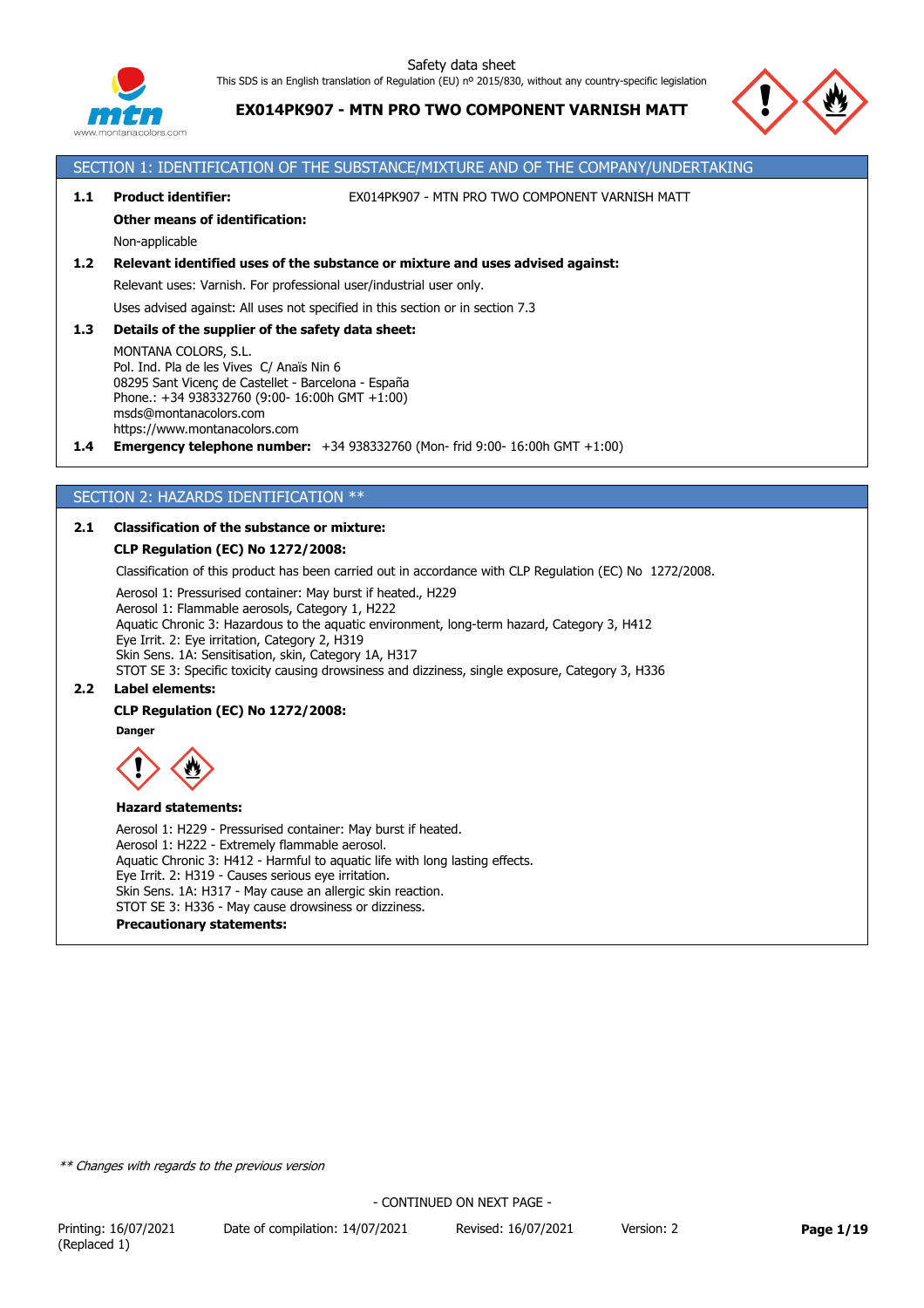

**EX014PK907 - MTN PRO TWO COMPONENT VARNISH MATT**



# SECTION 2: HAZARDS IDENTIFICATION \*\* (continued)

P210: Keep away from heat, hot surfaces, sparks, open flames and other ignition sources. No smoking.

P211: Do not spray on an open flame or other ignition source.

P251: Do not pierce or burn, even after use.

P261: Avoid breathing spray.

P271: Use only outdoors or in a well-ventilated area.

P273: Avoid release to the environment.

P302+P352: IF ON SKIN: Wash with plenty of water.

P305+P351+P338: IF IN EYES: Rinse cautiously with water for several minutes. Remove contact lenses, if present and easy to do. Continue rinsing.

P312: Call a POISON CENTER/doctor if you feel unwell.

P333+P313: If skin irritation or rash occurs: Get medical advice/attention.

P337+P313: If eye irritation persists: Get medical advice/attention.

P410+P412: Protect from sunlight. Do not expose to temperatures exceeding 50 °C/122°F

P501: Dispose of contents/container in accordance with regulations on hazardous waste or packaging and packaging waste

# respectively.

**Supplementary information:**

EUH066: Repeated exposure may cause skin dryness or cracking. EUH204: Contains isocyanates. May produce an allergic reaction. Contains 2,3-epoxypropyl neodecanoate.

# **Substances that contribute to the classification**

acetone; N-butyl acetate; Hydrocarbons, C9, aromatics; Ethyl acetate; Reaction mass of bis(1,2,2,6,6-pentamethyl-4-piperidyl) sebacate and methyl 1,2,2,6,6-pentamethyl-4-piperidyl sebacate

**UFI:** 9WV0-D0MT-X008-TKED

# **2.3 Other hazards:**

Product fails to meet PBT/vPvB criteria

*\*\* Changes with regards to the previous version*

# SECTION 3: COMPOSITION/INFORMATION ON INGREDIENTS \*\*

**3.1 Substance:**

#### Non-applicable

**3.2 Mixture:**

# **Chemical description:** Aerosol

# **Components:**

In accordance with Annex II of Regulation (EC) No 1907/2006 (point 3), the product contains:

| Identification                                                       |                        | Chemical name/Classification<br><b>Concentration</b>  |                                                                          |              |  |  |  |  |
|----------------------------------------------------------------------|------------------------|-------------------------------------------------------|--------------------------------------------------------------------------|--------------|--|--|--|--|
| $115 - 10 - 6$                                                       | dimethyl ether(1)      |                                                       | ATP CLP00                                                                |              |  |  |  |  |
| 603-019-00-8<br>REACH: 01-2119472128-37-<br><b>XXXX</b>              | Regulation 1272/2008   | Flam. Gas 1A: H220; Press. Gas: H280 - Danger         |                                                                          | $30 - 50 \%$ |  |  |  |  |
| $67 - 64 - 1$                                                        | acetone <sup>(2)</sup> |                                                       | ATP CLP00                                                                |              |  |  |  |  |
| 200-662-2<br>606-001-00-8<br>REACH: 01-2119471330-49-<br><b>XXXX</b> | Regulation 1272/2008   |                                                       |                                                                          | $10 - 20%$   |  |  |  |  |
| 123-86-4                                                             |                        |                                                       | ATP CLP00                                                                |              |  |  |  |  |
| 607-025-00-1<br>REACH: 01-2119485493-29-<br><b>XXXX</b>              | Regulation 1272/2008   | Flam. Lig. 3: H226; STOT SE 3: H336; EUH066 - Warning |                                                                          | $10 - 20%$   |  |  |  |  |
|                                                                      | 204-065-8<br>204-658-1 | N-butyl acetate <sup>(2)</sup>                        | Eye Irrit. 2: H319; Flam. Lig. 2: H225; STOT SE 3: H336; EUH066 - Danger |              |  |  |  |  |

<sup>(1)</sup> Voluntarily-listed substance failing to meet any of the criteria set out in Regulation (EU) No. 2015/830<br><sup>(2)</sup> Substances presenting a health or environmental hazard which meet criteria laid down in Regulation (EU) N

*\*\* Changes with regards to the previous version*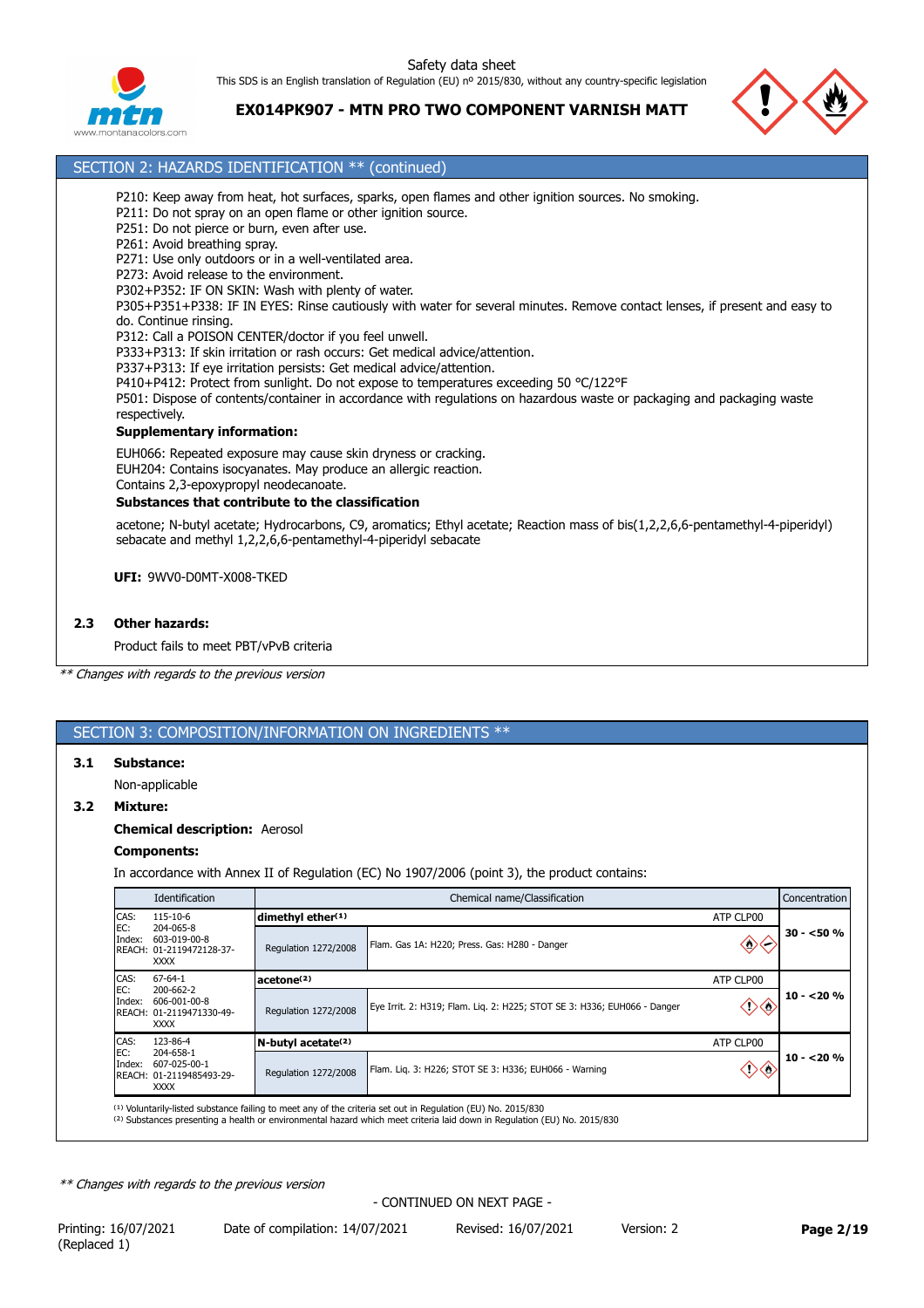



# **EX014PK907 - MTN PRO TWO COMPONENT VARNISH MATT**

# SECTION 3: COMPOSITION/INFORMATION ON INGREDIENTS \*\* (continued)

|                       | Identification                                                                       |                                                                                                                                                             | Chemical name/Classification                                                                                                                               | Concentration                           |  |  |
|-----------------------|--------------------------------------------------------------------------------------|-------------------------------------------------------------------------------------------------------------------------------------------------------------|------------------------------------------------------------------------------------------------------------------------------------------------------------|-----------------------------------------|--|--|
| CAS:                  | 28182-81-2                                                                           |                                                                                                                                                             | Hexamethylene diisocyanate, oligomers <sup>(2)</sup><br>Self-classified                                                                                    |                                         |  |  |
| EC:<br>Index:         | 931-274-8<br>Non-applicable<br>REACH: 01-2119485796-17-<br><b>XXXX</b>               | Regulation 1272/2008                                                                                                                                        | Acute Tox. 4: H332; Skin Sens. 1: H317; STOT SE 3: H335 - Warning<br>Œ.                                                                                    | $2.5 - 5%$                              |  |  |
| CAS:                  | 64742-95-6                                                                           | Hydrocarbons, C9, aromatics <sup>(2)</sup>                                                                                                                  | Self-classified                                                                                                                                            |                                         |  |  |
| EC:<br>Index:         | 918-668-5<br>Non-applicable<br>REACH: 01-2119455851-35-<br><b>XXXX</b>               | Regulation 1272/2008                                                                                                                                        | Aquatic Chronic 2: H411; Asp. Tox. 1: H304; Flam. Lig. 3: H226; STOT SE 3:<br>H335; STOT SE 3: H336; EUH066 - Danger                                       | $1 - 2,5%$                              |  |  |
| CAS:                  | 141-78-6                                                                             | Ethyl acetate <sup>(2)</sup>                                                                                                                                | ATP CLP00                                                                                                                                                  |                                         |  |  |
| EC:                   | 205-500-4<br>Index: 607-022-00-5<br>REACH: 01-2119475103-46-<br><b>XXXX</b>          | Regulation 1272/2008                                                                                                                                        | 76<br>Eye Irrit. 2: H319; Flam. Lig. 2: H225; STOT SE 3: H336; EUH066 - Danger                                                                             | $1 - 2.5%$                              |  |  |
| CAS:                  | 1330-20-7<br>215-535-7<br>601-022-00-9<br>REACH: 01-2119488216-32-<br><b>XXXX</b>    | $X$ vlene $(2)$<br>Self-classified                                                                                                                          |                                                                                                                                                            |                                         |  |  |
| EC:<br>Index:         |                                                                                      | Regulation 1272/2008                                                                                                                                        | Acute Tox. 4: H312+H332; Asp. Tox. 1: H304; Eye Irrit. 2: H319; Flam. Lig. 3:<br>◇<br>H226; Skin Irrit. 2: H315; STOT RE 2: H373; STOT SE 3: H335 - Danger | $1 - 2,5%$                              |  |  |
| CAS:<br>EC:           | Non-applicable<br>915-687-0                                                          | Reaction mass of bis(1,2,2,6,6-pentamethyl-4-piperidyl) sebacate and methyl<br>Self-classified<br>1,2,2,6,6-pentamethyl-4-piperidyl sebacate <sup>(2)</sup> |                                                                                                                                                            |                                         |  |  |
| Index:                | Non-applicable<br>REACH: 01-2119491304-40-<br><b>XXXX</b>                            | Regulation 1272/2008                                                                                                                                        | Aquatic Acute 1: H400; Aquatic Chronic 1: H410; Skin Sens. 1A: H317 - Warning                                                                              | $0.05 - 0.3$<br>$\mathbf{O}/\mathbf{O}$ |  |  |
| CAS:<br>EC:<br>Index: | 26761-45-5<br>247-979-2<br>Non-applicable<br>REACH: 01-2119431597-33-<br><b>XXXX</b> | 2,3-epoxypropyl neodecanoate <sup>(2)</sup>                                                                                                                 | Self-classified                                                                                                                                            |                                         |  |  |
|                       |                                                                                      | Regulation 1272/2008                                                                                                                                        | Aquatic Chronic 2: H411; Muta. 2: H341; Skin Sens. 1: H317 - Warning                                                                                       | $0,05 - 0.3$<br>%                       |  |  |

<sup>(1)</sup> Voluntarily-listed substance failing to meet any of the criteria set out in Regulation (EU) No. 2015/830<br><sup>(2)</sup> Substances presenting a health or environmental hazard which meet criteria laid down in Regulation (EU) N

To obtain more information on the hazards of the substances consult sections 11, 12 and 16.

*\*\* Changes with regards to the previous version*

# SECTION 4: FIRST AID MEASURES

#### **4.1 Description of first aid measures:**

The symptoms resulting from intoxication can appear after exposure, therefore, in case of doubt, seek medical attention for direct exposure to the chemical product or persistent discomfort, showing the SDS of this product.

# **By inhalation:**

Remove the person affected from the area of exposure, provide with fresh air and keep at rest. In serious cases such as cardiorespiratory failure, artificial resuscitation techniques will be necessary (mouth to mouth resuscitation, cardiac massage, oxygen supply, etc.) requiring immediate medical assistance.

#### **By skin contact:**

Remove contaminated clothing and footwear, rinse skin or shower the person affected if appropriate with plenty of cold water and neutral soap. In serious cases see a doctor. If the product causes burns or freezing, clothing should not be removed as this could worsen the injury caused if it is stuck to the skin. If blisters form on the skin, these should never be burst as this will increase the risk of infection.

# **By eye contact:**

Rinse eyes thoroughly with lukewarm water for at least 15 minutes. Do not allow the person affected to rub or close their eyes. If the injured person uses contact lenses, these should be removed unless they are stuck to the eyes, in which case this could cause further damage. In all cases, after cleaning, a doctor should be consulted as quickly as possible with the SDS of the product.

#### **By ingestion/aspiration:**

Do not induce vomiting, but if it does happen keep the head down to avoid aspiration. Keep the person affected at rest. Rinse out the mouth and throat, as they may have been affected during ingestion.

**4.2 Most important symptoms and effects, both acute and delayed:**

Acute and delayed effects are indicated in sections 2 and 11.

### **4.3 Indication of any immediate medical attention and special treatment needed:**

Non-applicable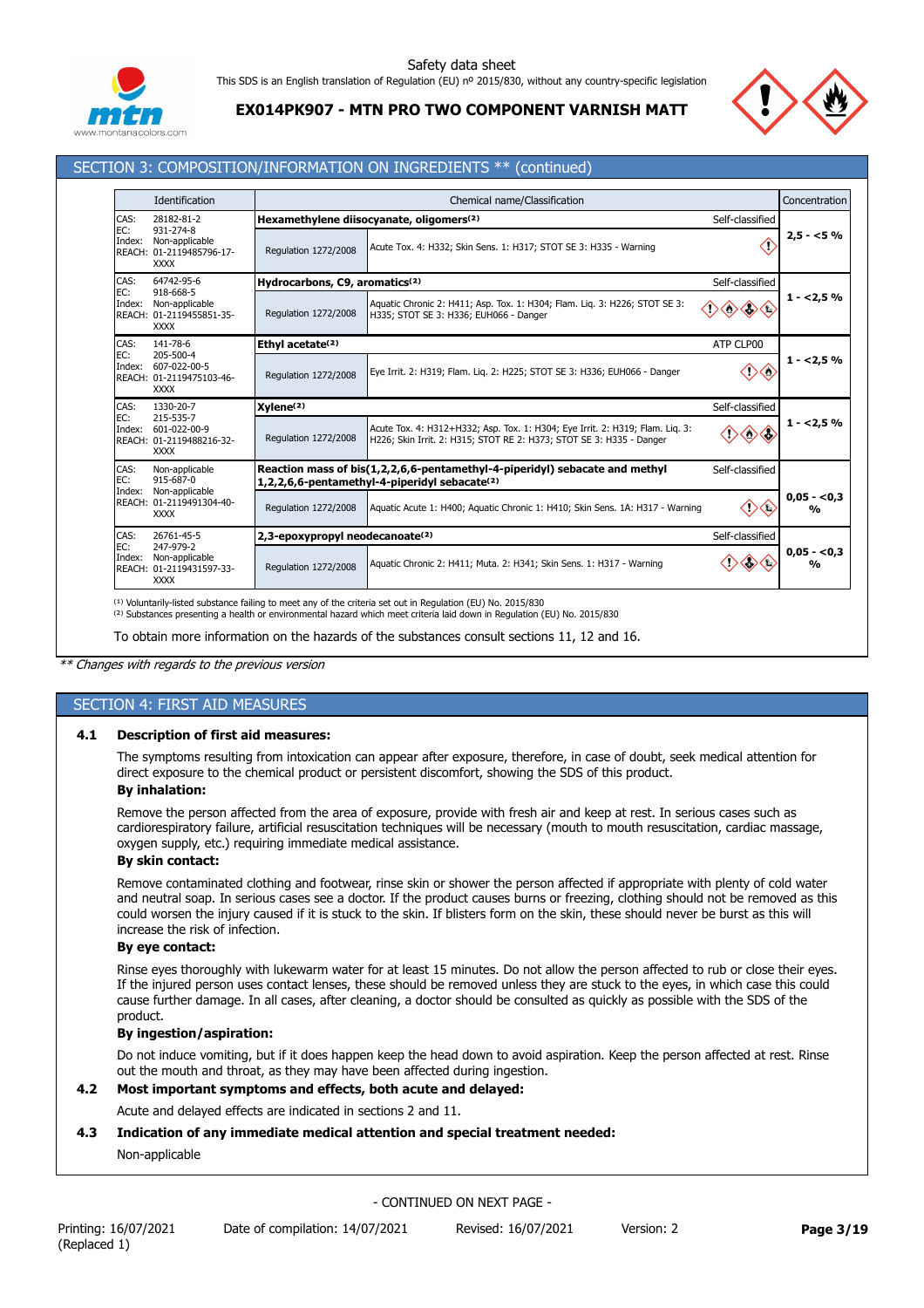

# **EX014PK907 - MTN PRO TWO COMPONENT VARNISH MATT**



# SECTION 5: FIREFIGHTING MEASURES

#### **5.1 Extinguishing media:**

#### **Suitable extinguishing media:**

If possible use polyvalent powder fire extinguishers (ABC powder), alternatively use foam or carbon dioxide extinguishers (CO₂).

#### **Unsuitable extinguishing media:**

IT IS RECOMMENDED NOT to use full jet water as an extinguishing agent.

#### **5.2 Special hazards arising from the substance or mixture:**

As a result of combustion or thermal decomposition reactive sub-products are created that can become highly toxic and, consequently, can present a serious health risk.

### **5.3 Advice for firefighters:**

Depending on the magnitude of the fire it may be necessary to use full protective clothing and self-contained breathing apparatus (SCBA). Minimum emergency facilities and equipment should be available (fire blankets, portable first aid kit,...) in accordance with Directive 89/654/EC.

# **Additional provisions:**

Act in accordance with the Internal Emergency Plan and the Information Sheets on actions to take after an accident or other emergencies. Eliminate all sources of ignition. In case of fire, cool the storage containers and tanks for products susceptible to combustion, explosion or BLEVE as a result of high temperatures. Avoid spillage of the products used to extinguish the fire into an aqueous medium.

# SECTION 6: ACCIDENTAL RELEASE MEASURES

#### **6.1 Personal precautions, protective equipment and emergency procedures:**

Isolate leaks provided that there is no additional risk for the people performing this task. Evacuate the area and keep out those without protection. Personal protection equipment must be used against potential contact with the spilt product (See section 8). Above all prevent the formation of any vapour-air flammable mixtures, through either ventilation or the use of an inert medium. Destroy any source of ignition. Eliminate electrostatic charges by interconnecting all the conductive surfaces on which static electricity could form, and also ensuring that all surfaces are connected to the ground.

#### **6.2 Environmental precautions:**

Avoid at all cost any type of spillage into an aqueous medium. Contain the product absorbed appropriately in hermetically sealed containers. Notify the relevant authority in case of exposure to the general public or the environment.

# **6.3 Methods and material for containment and cleaning up:**

It is recommended:

Absorb the spillage using sand or inert absorbent and move it to a safe place. Do not absorb in sawdust or other combustible absorbents. For any concern related to disposal consult section 13.

# **6.4 Reference to other sections:**

See sections 8 and 13.

# SECTION 7: HANDLING AND STORAGE

# **7.1 Precautions for safe handling:**

A.- Precautions for safe manipulation

Comply with the current legislation concerning the prevention of industrial risks. Keep containers hermetically sealed. Control spills and residues, destroying them with safe methods (section 6). Avoid leakages from the container. Maintain order and cleanliness where dangerous products are used.

B.- Technical recommendations for the prevention of fires and explosions

Avoid the evaporation of the product as it contains flammable substances, which could form flammable vapour/air mixtures in the presence of sources of ignition. Control sources of ignition (mobile phones, sparks,...) and transfer at slow speeds to avoid the creation of electrostatic charges. Consult section 10 for conditions and materials that should be avoided.

C.- Technical recommendations to prevent ergonomic and toxicological risks

Do not eat or drink during the process, washing hands afterwards with suitable cleaning products.

D.- Technical recommendations to prevent environmental risks

Due to the danger of this product for the environment it is recommended to use it within an area containing contamination control barriers in case of spillage, as well as having absorbent material in close proximity.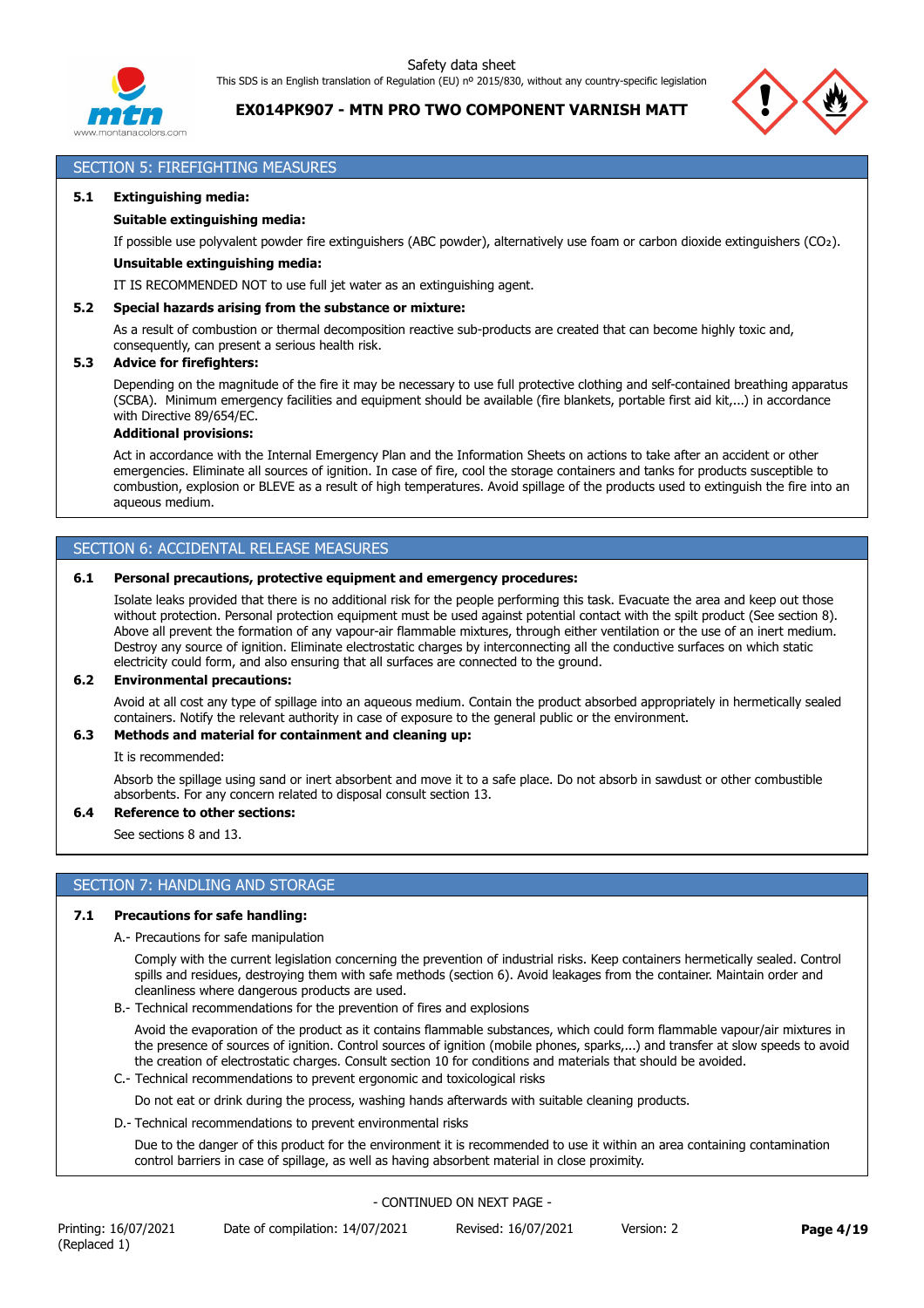



# SECTION 7: HANDLING AND STORAGE (continued)

# **7.2 Conditions for safe storage, including any incompatibilities:**

A.- Technical measures for storage

Minimum Temp.: 5 °C Maximum Temp.: 30 °C

Maximum time: 120 Months

## B.- General conditions for storage

Avoid sources of heat, radiation, static electricity and contact with food. For additional information see subsection 10.5

#### **7.3 Specific end use(s):**

Except for the instructions already specified it is not necessary to provide any special recommendation regarding the uses of this product.

# SECTION 8: EXPOSURE CONTROLS/PERSONAL PROTECTION

### **8.1 Control parameters:**

Substances whose occupational exposure limits have to be monitored in the workplace (European OEL, not country-specific legislation):

Directive (EU) 2000/39, Directive 2004/37/EC,Directive (EU) 2006/15, Directive (EU) 2009/161, Directive (EU) 2017/164, Directive (EU) 2019/1831:

|                 | Identification  | Occupational exposure limits |           |                        |  |
|-----------------|-----------------|------------------------------|-----------|------------------------|--|
| dimethyl ether  |                 | IOELV (8h)                   | 1000 ppm  | 1920 mg/m <sup>3</sup> |  |
| CAS: 115-10-6   | EC: $204-065-8$ | <b>IOELV (STEL)</b>          |           |                        |  |
| acetone         |                 | IOELV (8h)                   | 500 ppm   | 1210 mg/m <sup>3</sup> |  |
| CAS: 67-64-1    | EC: 200-662-2   | <b>IOELV (STEL)</b>          |           |                        |  |
| N-butyl acetate |                 | IOELV (8h)                   | 50 ppm    | 241 mg/m <sup>3</sup>  |  |
| CAS: 123-86-4   | EC: 204-658-1   | <b>IOELV (STEL)</b>          | 150 ppm   | 723 mg/m $3$           |  |
| Ethyl acetate   |                 | IOELV (8h)                   | 200 ppm   | 734 mg/m <sup>3</sup>  |  |
| CAS: 141-78-6   | EC: 205-500-4   | <b>IOELV (STEL)</b>          | 400 ppm   | 1468 mg/m <sup>3</sup> |  |
| Xylene          |                 | IOELV (8h)                   | 50 ppm    | 221 mg/m <sup>3</sup>  |  |
| CAS: 1330-20-7  | EC: 215-535-7   | <b>IOELV (STEL)</b>          | $100$ ppm | 442 mg/m <sup>3</sup>  |  |

## **DNEL (Workers):**

|                                       |                   |                        | Short exposure         |                         | Long exposure         |  |
|---------------------------------------|-------------------|------------------------|------------------------|-------------------------|-----------------------|--|
| Identification                        |                   | Systemic               | Local                  | Systemic                | Local                 |  |
| dimethyl ether                        | Oral              | Non-applicable         | Non-applicable         | Non-applicable          | Non-applicable        |  |
| CAS: 115-10-6                         | Dermal            | Non-applicable         | Non-applicable         | Non-applicable          | Non-applicable        |  |
| EC: 204-065-8                         | Inhalation        | Non-applicable         | Non-applicable         | 1894 mg/m <sup>3</sup>  | Non-applicable        |  |
| acetone                               | Oral              | Non-applicable         | Non-applicable         | Non-applicable          | Non-applicable        |  |
| CAS: 67-64-1                          | Dermal            | Non-applicable         | Non-applicable         | $186$ mg/kg             | Non-applicable        |  |
| EC: 200-662-2                         | Inhalation        | Non-applicable         | 2420 mg/m <sup>3</sup> | 1210 mg/m <sup>3</sup>  | Non-applicable        |  |
| N-butyl acetate                       | Oral              | Non-applicable         | Non-applicable         | Non-applicable          | Non-applicable        |  |
| CAS: 123-86-4                         | Dermal            | $11 \text{ mg/kg}$     | Non-applicable         | $11 \text{ mg/kg}$      | Non-applicable        |  |
| EC: 204-658-1                         | <b>Inhalation</b> | 600 mg/m <sup>3</sup>  | 600 mg/m <sup>3</sup>  | 300 mg/m $3$            | 300 mg/m <sup>3</sup> |  |
| Hexamethylene diisocyanate, oligomers | Oral              | Non-applicable         | Non-applicable         | Non-applicable          | Non-applicable        |  |
| CAS: 28182-81-2                       | Dermal            | Non-applicable         | Non-applicable         | Non-applicable          | Non-applicable        |  |
| EC: 931-274-8                         | Inhalation        | Non-applicable         | $1 \text{ mg/m}^3$     | Non-applicable          | $0,5 \text{ mg/m}^3$  |  |
| Hydrocarbons, C9, aromatics           | Oral              | Non-applicable         | Non-applicable         | Non-applicable          | Non-applicable        |  |
| CAS: 64742-95-6                       | Dermal            | Non-applicable         | Non-applicable         | 25 mg/kg                | Non-applicable        |  |
| EC: 918-668-5                         | Inhalation        | Non-applicable         | Non-applicable         | $150$ mg/m <sup>3</sup> | Non-applicable        |  |
| Ethyl acetate                         | Oral              | Non-applicable         | Non-applicable         | Non-applicable          | Non-applicable        |  |
| CAS: 141-78-6                         | Dermal            | Non-applicable         | Non-applicable         | $63$ mg/kg              | Non-applicable        |  |
| EC: 205-500-4                         | Inhalation        | 1468 mg/m <sup>3</sup> | 1468 mg/m <sup>3</sup> | 734 mg/m <sup>3</sup>   | 734 mg/m <sup>3</sup> |  |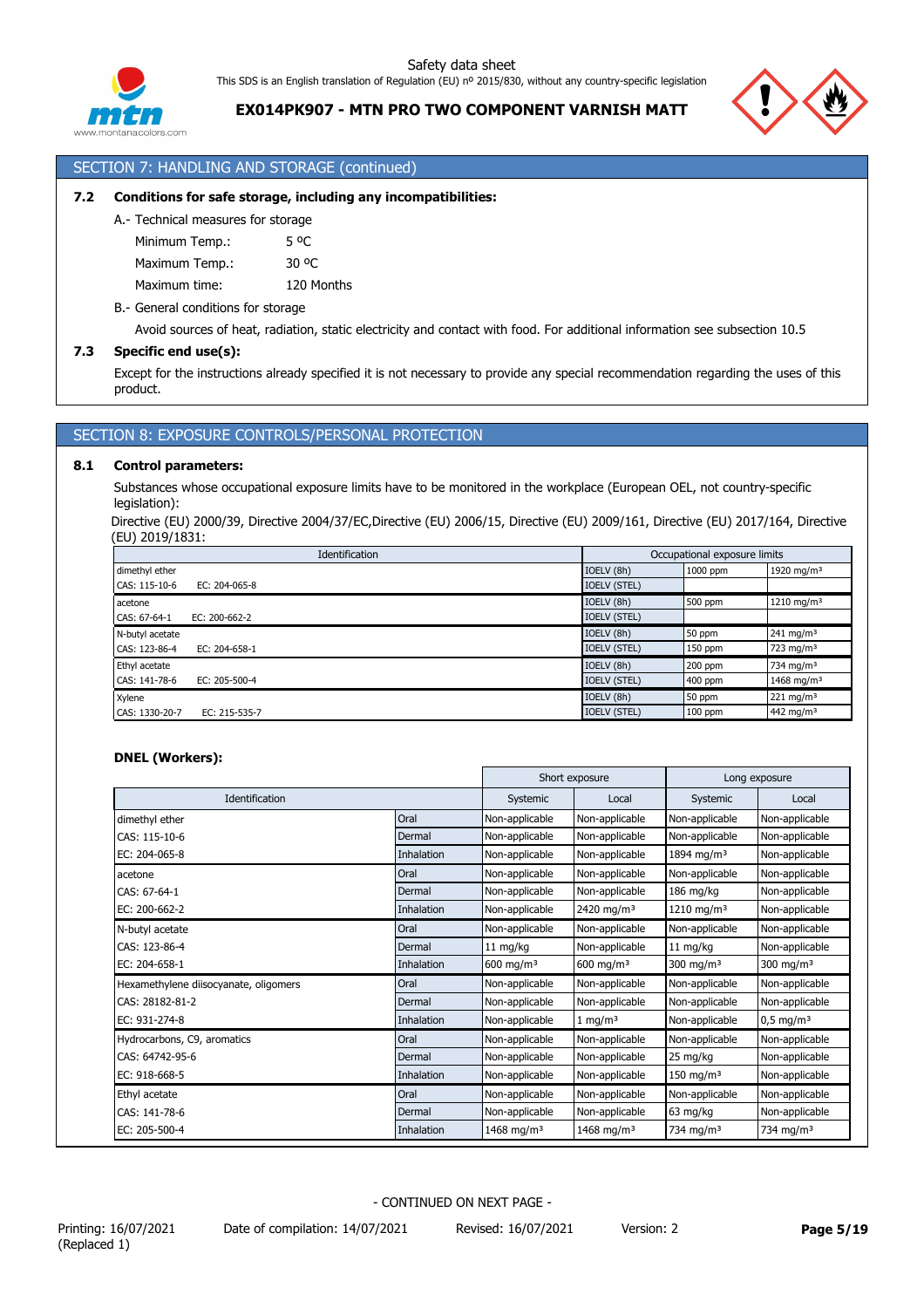

# **EX014PK907 - MTN PRO TWO COMPONENT VARNISH MATT**



# SECTION 8: EXPOSURE CONTROLS/PERSONAL PROTECTION (continued)

|                                                                                                                              |                   | Short exposure          | Long exposure         |                          |                      |
|------------------------------------------------------------------------------------------------------------------------------|-------------------|-------------------------|-----------------------|--------------------------|----------------------|
| <b>Identification</b>                                                                                                        |                   | Systemic                | Local                 | Systemic                 | Local                |
| Xylene                                                                                                                       | Oral              | Non-applicable          | Non-applicable        | Non-applicable           | Non-applicable       |
| CAS: 1330-20-7                                                                                                               | Dermal            | Non-applicable          | Non-applicable        | 212 mg/kg                | Non-applicable       |
| EC: 215-535-7                                                                                                                | <b>Inhalation</b> | 442 mg/m <sup>3</sup>   | 442 mg/m <sup>3</sup> | $221 \text{ mg/m}^3$     | $221 \text{ mg/m}^3$ |
| Reaction mass of bis(1,2,2,6,6-pentamethyl-4-piperidyl)<br>sebacate and methyl 1,2,2,6,6-pentamethyl-4-piperidyl<br>sebacate | Oral              | Non-applicable          | Non-applicable        | Non-applicable           | Non-applicable       |
| CAS: Non-applicable                                                                                                          | Dermal            | Non-applicable          | Non-applicable        | $0.5$ mg/kg              | Non-applicable       |
| EC: 915-687-0                                                                                                                | Inhalation        | Non-applicable          | Non-applicable        | $0.68$ mg/m <sup>3</sup> | Non-applicable       |
| 2,3-epoxypropyl neodecanoate                                                                                                 | Oral              | Non-applicable          | Non-applicable        | Non-applicable           | Non-applicable       |
| CAS: 26761-45-5                                                                                                              | Dermal            | Non-applicable          | Non-applicable        | $4,2$ mg/kg              | Non-applicable       |
| EC: 247-979-2                                                                                                                | Inhalation        | 11,76 mg/m <sup>3</sup> | Non-applicable        | 5,88 mg/m <sup>3</sup>   | Non-applicable       |

# **DNEL (General population):**

|                                                                                                                              |              |                       | Short exposure          |                                        | Long exposure |                          |
|------------------------------------------------------------------------------------------------------------------------------|--------------|-----------------------|-------------------------|----------------------------------------|---------------|--------------------------|
| Identification                                                                                                               |              | Systemic              | Local                   | Systemic                               |               | Local                    |
| dimethyl ether                                                                                                               | Oral         | Non-applicable        | Non-applicable          | Non-applicable                         |               | Non-applicable           |
| CAS: 115-10-6                                                                                                                | Dermal       | Non-applicable        | Non-applicable          | Non-applicable                         |               | Non-applicable           |
| EC: 204-065-8                                                                                                                | Inhalation   | Non-applicable        | Non-applicable          | $471 \text{ mg/m}^3$                   |               | Non-applicable           |
| acetone                                                                                                                      | Oral         | Non-applicable        | Non-applicable          | 62 mg/kg                               |               | Non-applicable           |
| CAS: 67-64-1                                                                                                                 | Dermal       | Non-applicable        | Non-applicable          | 62 mg/kg                               |               | Non-applicable           |
| EC: 200-662-2                                                                                                                | Inhalation   | Non-applicable        | Non-applicable          | $200$ mg/m <sup>3</sup>                |               | Non-applicable           |
| N-butyl acetate                                                                                                              | Oral         | 2 mg/kg               | Non-applicable          | 2 mg/kg                                |               | Non-applicable           |
| CAS: 123-86-4                                                                                                                | Dermal       | 6 mg/kg               | Non-applicable          | 6 mg/kg                                |               | Non-applicable           |
| EC: 204-658-1                                                                                                                | Inhalation   | 300 mg/m <sup>3</sup> | 300 mg/m $3$            | 35,7 mg/m <sup>3</sup>                 |               | $35,7 \,\mathrm{mg/m^3}$ |
| Hydrocarbons, C9, aromatics                                                                                                  | Oral         | Non-applicable        | Non-applicable          | $11 \text{ mg/kg}$                     |               | Non-applicable           |
| CAS: 64742-95-6                                                                                                              | Dermal       | Non-applicable        | Non-applicable          | $11 \text{ mg/kg}$                     |               | Non-applicable           |
| EC: 918-668-5                                                                                                                | Inhalation   | Non-applicable        | Non-applicable          | 32 mg/m $3$                            |               | Non-applicable           |
| Ethyl acetate                                                                                                                | Oral         | Non-applicable        | Non-applicable          | $4,5$ mg/kg                            |               | Non-applicable           |
| CAS: 141-78-6                                                                                                                | Dermal       | Non-applicable        | Non-applicable          | 37 mg/kg                               |               | Non-applicable           |
| EC: 205-500-4                                                                                                                | Inhalation   | 734 mg/m <sup>3</sup> | 734 mg/m <sup>3</sup>   | $367$ mg/m <sup>3</sup>                |               | 367 mg/m $3$             |
| Xylene                                                                                                                       | Oral         | Non-applicable        | Non-applicable          | $12,5$ mg/kg                           |               | Non-applicable           |
| CAS: 1330-20-7                                                                                                               | Dermal       | Non-applicable        | Non-applicable          | $125 \text{ mg/kg}$                    |               | Non-applicable           |
| EC: 215-535-7                                                                                                                | Inhalation   | 260 mg/m <sup>3</sup> | 260 mg/m <sup>3</sup>   | 65,3 mg/m <sup>3</sup>                 |               | $65,3$ mg/m <sup>3</sup> |
| Reaction mass of bis(1,2,2,6,6-pentamethyl-4-piperidyl)<br>sebacate and methyl 1,2,2,6,6-pentamethyl-4-piperidyl<br>sebacate | Oral         | Non-applicable        | Non-applicable          | $0.05$ mg/kg                           |               | Non-applicable           |
| CAS: Non-applicable                                                                                                          | Dermal       | Non-applicable        | Non-applicable          | $0,25$ mg/kg                           |               | Non-applicable           |
| EC: 915-687-0                                                                                                                | Inhalation   | Non-applicable        | Non-applicable          | $0.17$ mg/m <sup>3</sup>               |               | Non-applicable           |
| 2,3-epoxypropyl neodecanoate                                                                                                 | Oral         | Non-applicable        | Non-applicable          | Non-applicable                         |               | Non-applicable           |
| CAS: 26761-45-5                                                                                                              | Dermal       | Non-applicable        | Non-applicable          | 2,5 mg/kg                              |               | Non-applicable           |
| EC: 247-979-2                                                                                                                | Inhalation   | Non-applicable        | Non-applicable          | 4 mg/m $3$                             |               | Non-applicable           |
| <b>PNEC:</b>                                                                                                                 |              |                       |                         |                                        |               |                          |
| Identification                                                                                                               |              |                       |                         |                                        |               |                          |
| dimethyl ether                                                                                                               | <b>STP</b>   | 160 mg/L              | Fresh water             |                                        |               | $0,155$ mg/L             |
| CAS: 115-10-6                                                                                                                | Soil         | 0,045 mg/kg           | Marine water            |                                        |               | 0,016 mg/L               |
| EC: 204-065-8                                                                                                                | Intermittent | 1,549 mg/L            | Sediment (Fresh water)  | 0,681 mg/kg                            |               |                          |
|                                                                                                                              | Oral         | Non-applicable        |                         | 0,069 mg/kg<br>Sediment (Marine water) |               |                          |
| acetone                                                                                                                      | <b>STP</b>   | $100$ mg/L            | Fresh water             |                                        |               | 10,6 mg/L                |
| CAS: 67-64-1                                                                                                                 | Soil         | 29,5 mg/kg            | Marine water            |                                        |               | $1,06$ mg/L              |
| EC: 200-662-2                                                                                                                | Intermittent | 21 mg/L               | Sediment (Fresh water)  |                                        |               | 30,4 mg/kg               |
|                                                                                                                              | Oral         | Non-applicable        | Sediment (Marine water) |                                        |               | 3,04 mg/kg               |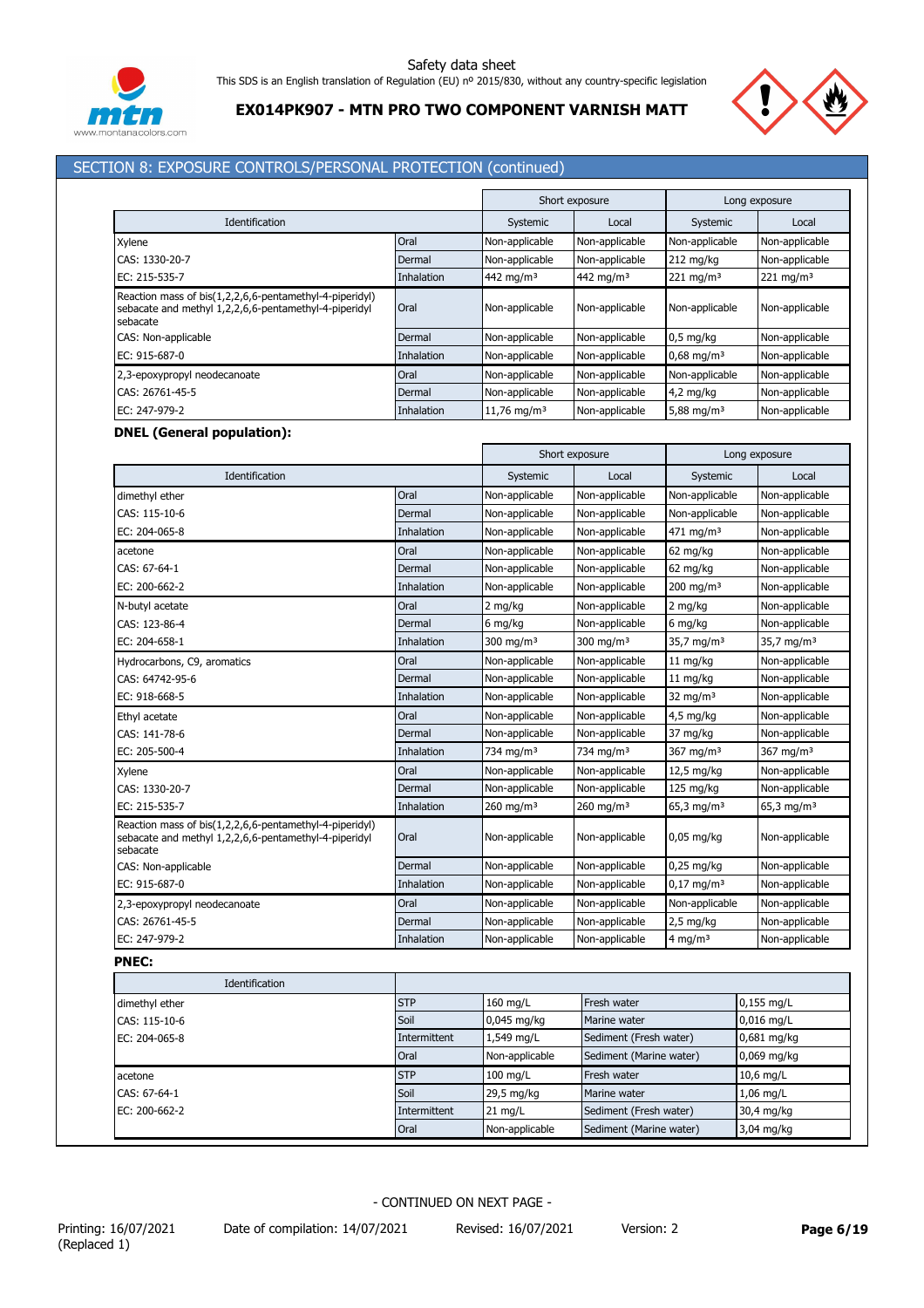



# **EX014PK907 - MTN PRO TWO COMPONENT VARNISH MATT**

# SECTION 8: EXPOSURE CONTROLS/PERSONAL PROTECTION (continued)

| Identification                                                                                                               |              |                |                         |               |
|------------------------------------------------------------------------------------------------------------------------------|--------------|----------------|-------------------------|---------------|
| N-butyl acetate                                                                                                              | <b>STP</b>   | 35,6 mg/L      | Fresh water             | $0.18$ mg/L   |
| CAS: 123-86-4                                                                                                                | Soil         | $0,09$ mg/kg   | Marine water            | 0,018 mg/L    |
| EC: 204-658-1                                                                                                                | Intermittent | 0,36 mg/L      | Sediment (Fresh water)  | 0,981 mg/kg   |
|                                                                                                                              | Oral         | Non-applicable | Sediment (Marine water) | 0,098 mg/kg   |
| Hexamethylene diisocyanate, oligomers                                                                                        | <b>STP</b>   | 88 mg/L        | Fresh water             | $0,127$ mg/L  |
| CAS: 28182-81-2                                                                                                              | Soil         | 53183 mg/kg    | Marine water            | 0,013 mg/L    |
| EC: 931-274-8                                                                                                                | Intermittent | 1,27 mg/L      | Sediment (Fresh water)  | 266701 mg/kg  |
|                                                                                                                              | Oral         | Non-applicable | Sediment (Marine water) | 26670 mg/kg   |
| Ethyl acetate                                                                                                                | <b>STP</b>   | 650 mg/L       | Fresh water             | $0.24$ mg/L   |
| CAS: 141-78-6                                                                                                                | Soil         | 0,148 mg/kg    | Marine water            | 0,024 mg/L    |
| EC: 205-500-4                                                                                                                | Intermittent | $1,65$ mg/L    | Sediment (Fresh water)  | $1,15$ mg/kg  |
|                                                                                                                              | Oral         | $0,2$ g/kg     | Sediment (Marine water) | $0,115$ mg/kg |
| Xylene                                                                                                                       | <b>STP</b>   | 6,58 mg/L      | Fresh water             | 0,327 mg/L    |
| CAS: 1330-20-7                                                                                                               | Soil         | 2,31 mg/kg     | Marine water            | 0,327 mg/L    |
| EC: 215-535-7                                                                                                                | Intermittent | 0,327 mg/L     | Sediment (Fresh water)  | 12,46 mg/kg   |
|                                                                                                                              | Oral         | Non-applicable | Sediment (Marine water) | 12,46 mg/kg   |
| Reaction mass of bis(1,2,2,6,6-pentamethyl-4-piperidyl)<br>sebacate and methyl 1,2,2,6,6-pentamethyl-4-piperidyl<br>sebacate | <b>STP</b>   | $1$ mg/L       | Fresh water             | 0,002 mg/L    |
| CAS: Non-applicable                                                                                                          | Soil         | $0,21$ mg/kg   | Marine water            | $0$ mg/L      |
| EC: 915-687-0                                                                                                                | Intermittent | 0,009 mg/L     | Sediment (Fresh water)  | 1,05 mg/kg    |
|                                                                                                                              | Oral         | Non-applicable | Sediment (Marine water) | $0,11$ mg/kg  |
| 2,3-epoxypropyl neodecanoate                                                                                                 | <b>STP</b>   | 50 mg/L        | Fresh water             | $0,001$ mg/L  |
| CAS: 26761-45-5                                                                                                              | Soil         | Non-applicable | Marine water            | 0,00012 mg/L  |
| EC: 247-979-2                                                                                                                | Intermittent | 0,012 mg/L     | Sediment (Fresh water)  | 0,012 mg/kg   |
|                                                                                                                              | Oral         | Non-applicable | Sediment (Marine water) | 0,002 mg/kg   |

# **8.2 Exposure controls:**

A.- General security and hygiene measures in the work place

As a preventative measure it is recommended to use basic Personal Protective Equipment, with the corresponding <<CE marking>> in accordance with Regulation (EU) 2016/425. For more information on Personal Protective Equipment (storage, use, cleaning, maintenance, class of protection,…) consult the information leaflet provided by the manufacturer. For more information see subsection 7.1. All information contained herein is a recommendation which needs some specification from the labour risk prevention services as it is not known whether the company has additional measures at its disposal.

B.- Respiratory protection

| $\mathsf{C}_{\mathsf{CAT}\,\mathsf{III}}$<br>Replace when an increase in resistence to<br>Filter mask for gases,<br>EN 149:2001+A1:2009<br>vapours and particles<br>EN 405:2002+A1:2010<br>contaminant is detected.<br>Mandatory<br>respiratory tract<br>protection<br>Labelling<br>Pictogram<br><b>PPE</b><br><b>CEN Standard</b><br><b>Remarks</b><br>ſſ۱<br>The Breakthrough Time indicated by the<br>N۱<br>EN ISO 374-1:2016+A1:2018<br>NON-disposable chemical<br>the product is being used. Do not use protective<br>EN 16523-1:2015+A1:2018<br>protective gloves<br>creams after the product has come into contact<br>EN 420:2004+A1:2010<br><b>CAT III</b><br>Mandatory hand<br>with skin.<br>protection |                                       | Pictogram | Labelling<br><b>PPE</b><br><b>CEN Standard</b><br><b>Remarks</b> |  |  |                                                      |  |  |  |  |  |
|------------------------------------------------------------------------------------------------------------------------------------------------------------------------------------------------------------------------------------------------------------------------------------------------------------------------------------------------------------------------------------------------------------------------------------------------------------------------------------------------------------------------------------------------------------------------------------------------------------------------------------------------------------------------------------------------------------------|---------------------------------------|-----------|------------------------------------------------------------------|--|--|------------------------------------------------------|--|--|--|--|--|
|                                                                                                                                                                                                                                                                                                                                                                                                                                                                                                                                                                                                                                                                                                                  |                                       |           |                                                                  |  |  | breathing is observed and/or a smell or taste of the |  |  |  |  |  |
|                                                                                                                                                                                                                                                                                                                                                                                                                                                                                                                                                                                                                                                                                                                  | C.- Specific protection for the hands |           |                                                                  |  |  |                                                      |  |  |  |  |  |
|                                                                                                                                                                                                                                                                                                                                                                                                                                                                                                                                                                                                                                                                                                                  |                                       |           |                                                                  |  |  |                                                      |  |  |  |  |  |
|                                                                                                                                                                                                                                                                                                                                                                                                                                                                                                                                                                                                                                                                                                                  |                                       |           |                                                                  |  |  | manufacturer must exceed the period during which     |  |  |  |  |  |

D.- Ocular and facial protection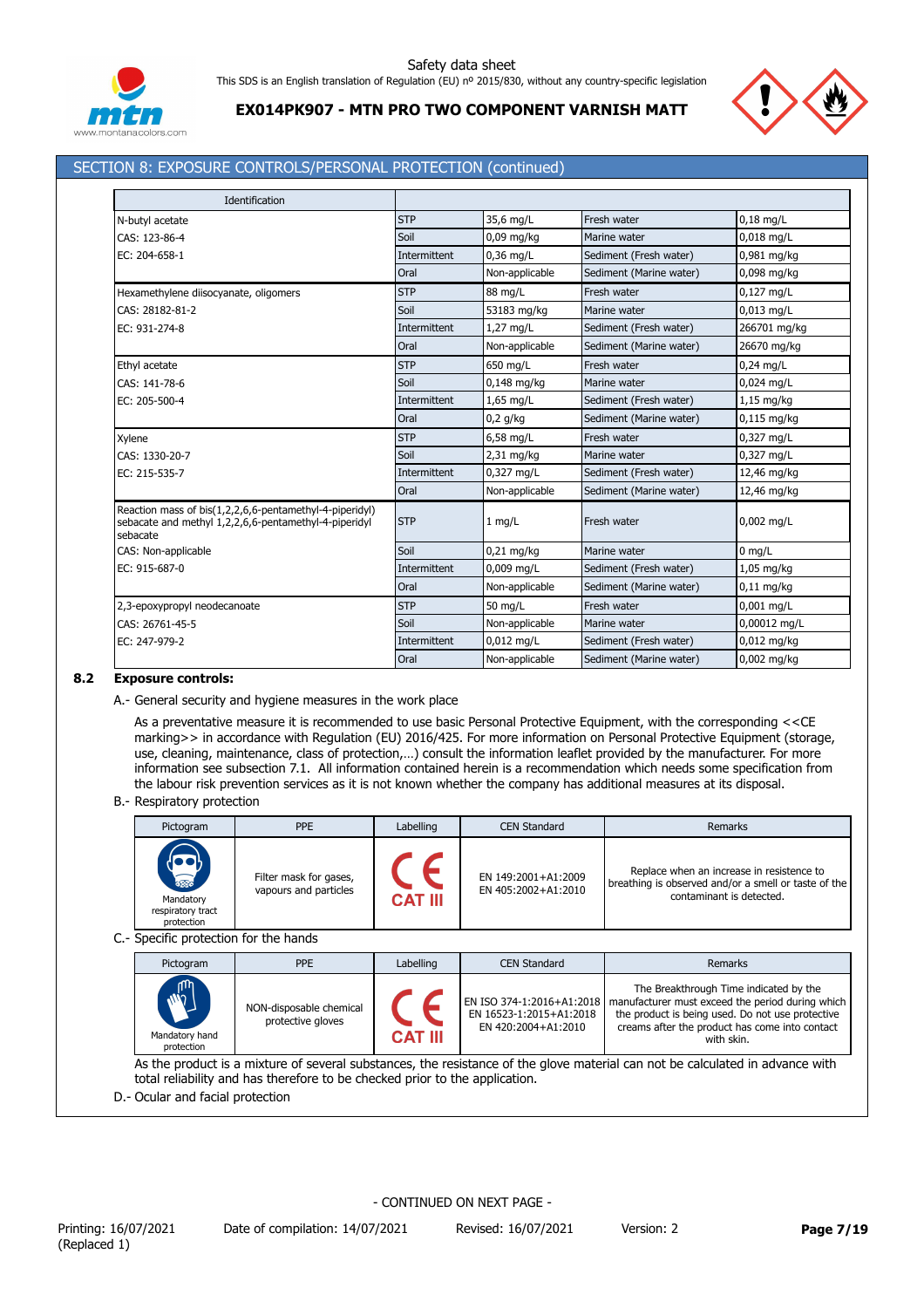

**EX014PK907 - MTN PRO TWO COMPONENT VARNISH MATT**



|     | SECTION 8: EXPOSURE CONTROLS/PERSONAL PROTECTION (continued)                                                                                                                                                                                                                                                                                                                                                                                                                                                                                                                                                                                                                                                                                                                                          |                   |  |                                                                                                              |                                                 |               |                                                                                                                                                       |  |                                                                                                                                 |
|-----|-------------------------------------------------------------------------------------------------------------------------------------------------------------------------------------------------------------------------------------------------------------------------------------------------------------------------------------------------------------------------------------------------------------------------------------------------------------------------------------------------------------------------------------------------------------------------------------------------------------------------------------------------------------------------------------------------------------------------------------------------------------------------------------------------------|-------------------|--|--------------------------------------------------------------------------------------------------------------|-------------------------------------------------|---------------|-------------------------------------------------------------------------------------------------------------------------------------------------------|--|---------------------------------------------------------------------------------------------------------------------------------|
|     | Pictogram                                                                                                                                                                                                                                                                                                                                                                                                                                                                                                                                                                                                                                                                                                                                                                                             |                   |  | PPE                                                                                                          | Labelling                                       |               | <b>CEN Standard</b>                                                                                                                                   |  | Remarks                                                                                                                         |
|     | Mandatory face<br>protection                                                                                                                                                                                                                                                                                                                                                                                                                                                                                                                                                                                                                                                                                                                                                                          |                   |  | Face shield                                                                                                  |                                                 |               | EN 166:2002<br>EN 167:2002<br>EN 168:2002<br>EN ISO 4007:2018                                                                                         |  | Clean daily and disinfect periodically according to<br>the manufacturer's instructions. Use if there is a<br>risk of splashing. |
|     | E.- Body protection                                                                                                                                                                                                                                                                                                                                                                                                                                                                                                                                                                                                                                                                                                                                                                                   |                   |  |                                                                                                              |                                                 |               |                                                                                                                                                       |  |                                                                                                                                 |
|     | Pictogram                                                                                                                                                                                                                                                                                                                                                                                                                                                                                                                                                                                                                                                                                                                                                                                             |                   |  | PPE                                                                                                          | Labelling                                       |               | <b>CEN Standard</b>                                                                                                                                   |  | Remarks                                                                                                                         |
|     | Mandatory complete<br>body protection                                                                                                                                                                                                                                                                                                                                                                                                                                                                                                                                                                                                                                                                                                                                                                 |                   |  | Disposable clothing for<br>protection against chemical<br>risks, with antistatic and<br>fireproof properties | <b>CAT III</b>                                  |               | EN 1149-1,2,3<br>EN 13034:2005+A1:2009<br>EN ISO 13982-<br>1:2004/A1:2010<br>EN ISO 6529:2013<br>EN ISO 6530:2005<br>EN ISO 13688:2013<br>EN 464:1994 |  | For professional use only. Clean periodically<br>according to the manufacturer's instructions.                                  |
|     | Mandatory foot<br>protection                                                                                                                                                                                                                                                                                                                                                                                                                                                                                                                                                                                                                                                                                                                                                                          |                   |  | Safety footwear for<br>protection against chemical<br>risk, with antistatic and heat<br>resistant properties |                                                 |               | EN ISO 13287:2013<br>EN ISO 20345:2011<br>EN 13832-1:2019                                                                                             |  | Replace boots at any sign of deterioration.                                                                                     |
|     | F.- Additional emergency measures                                                                                                                                                                                                                                                                                                                                                                                                                                                                                                                                                                                                                                                                                                                                                                     |                   |  |                                                                                                              |                                                 |               |                                                                                                                                                       |  |                                                                                                                                 |
|     |                                                                                                                                                                                                                                                                                                                                                                                                                                                                                                                                                                                                                                                                                                                                                                                                       | Emergency measure |  |                                                                                                              | <b>Standards</b>                                |               | Emergency measure                                                                                                                                     |  | <b>Standards</b>                                                                                                                |
|     |                                                                                                                                                                                                                                                                                                                                                                                                                                                                                                                                                                                                                                                                                                                                                                                                       | Emergency shower  |  |                                                                                                              | ANSI Z358-1<br>ISO 3864-1:2011, ISO 3864-4:2011 |               | ထ -<br>Eyewash stations                                                                                                                               |  | DIN 12 899<br>ISO 3864-1:2011, ISO 3864-4:2011                                                                                  |
|     | In accordance with the community legislation for the protection of the environment it is recommended to avoid environmental<br>spillage of both the product and its container. For additional information see subsection 7.1.D<br><b>Volatile organic compounds:</b><br>With regard to Directive 2010/75/EU, this product has the following characteristics:<br>V.O.C. (Supply):<br>81,4 % weight<br>V.O.C. density at 20 °C:<br>Non-applicable<br>Average carbon number:<br>4,74<br>Average molecular weight:<br>88 g/mol<br>With regard to Directive 2004/42/EC, this product which is ready to use has the following characteristics:<br>V.O.C. density at 20 °C:<br>682,13 kg/m <sup>3</sup> (682,13 g/L)<br>EU limit for the product (Cat. B.E): 840 g/L (2010)<br>Components:<br>Non-applicable |                   |  |                                                                                                              |                                                 |               |                                                                                                                                                       |  |                                                                                                                                 |
|     | SECTION 9: PHYSICAL AND CHEMICAL PROPERTIES                                                                                                                                                                                                                                                                                                                                                                                                                                                                                                                                                                                                                                                                                                                                                           |                   |  |                                                                                                              |                                                 |               |                                                                                                                                                       |  |                                                                                                                                 |
| 9.1 | Information on basic physical and chemical properties:                                                                                                                                                                                                                                                                                                                                                                                                                                                                                                                                                                                                                                                                                                                                                |                   |  |                                                                                                              |                                                 |               |                                                                                                                                                       |  |                                                                                                                                 |
|     |                                                                                                                                                                                                                                                                                                                                                                                                                                                                                                                                                                                                                                                                                                                                                                                                       |                   |  | For complete information see the product datasheet.                                                          |                                                 |               |                                                                                                                                                       |  |                                                                                                                                 |
|     | <b>Appearance:</b>                                                                                                                                                                                                                                                                                                                                                                                                                                                                                                                                                                                                                                                                                                                                                                                    |                   |  |                                                                                                              |                                                 |               |                                                                                                                                                       |  |                                                                                                                                 |
|     | Physical state at 20 °C:                                                                                                                                                                                                                                                                                                                                                                                                                                                                                                                                                                                                                                                                                                                                                                              |                   |  |                                                                                                              | Aerosol                                         |               |                                                                                                                                                       |  |                                                                                                                                 |
|     | Appearance:                                                                                                                                                                                                                                                                                                                                                                                                                                                                                                                                                                                                                                                                                                                                                                                           |                   |  |                                                                                                              |                                                 | Not available |                                                                                                                                                       |  |                                                                                                                                 |
|     | Colour:                                                                                                                                                                                                                                                                                                                                                                                                                                                                                                                                                                                                                                                                                                                                                                                               |                   |  |                                                                                                              |                                                 | Colourless    |                                                                                                                                                       |  |                                                                                                                                 |
|     | Odour:                                                                                                                                                                                                                                                                                                                                                                                                                                                                                                                                                                                                                                                                                                                                                                                                |                   |  |                                                                                                              |                                                 | Not available |                                                                                                                                                       |  |                                                                                                                                 |
|     | Odour threshold:                                                                                                                                                                                                                                                                                                                                                                                                                                                                                                                                                                                                                                                                                                                                                                                      |                   |  |                                                                                                              |                                                 |               | Non-applicable *                                                                                                                                      |  |                                                                                                                                 |

- CONTINUED ON NEXT PAGE -

**Volatility:**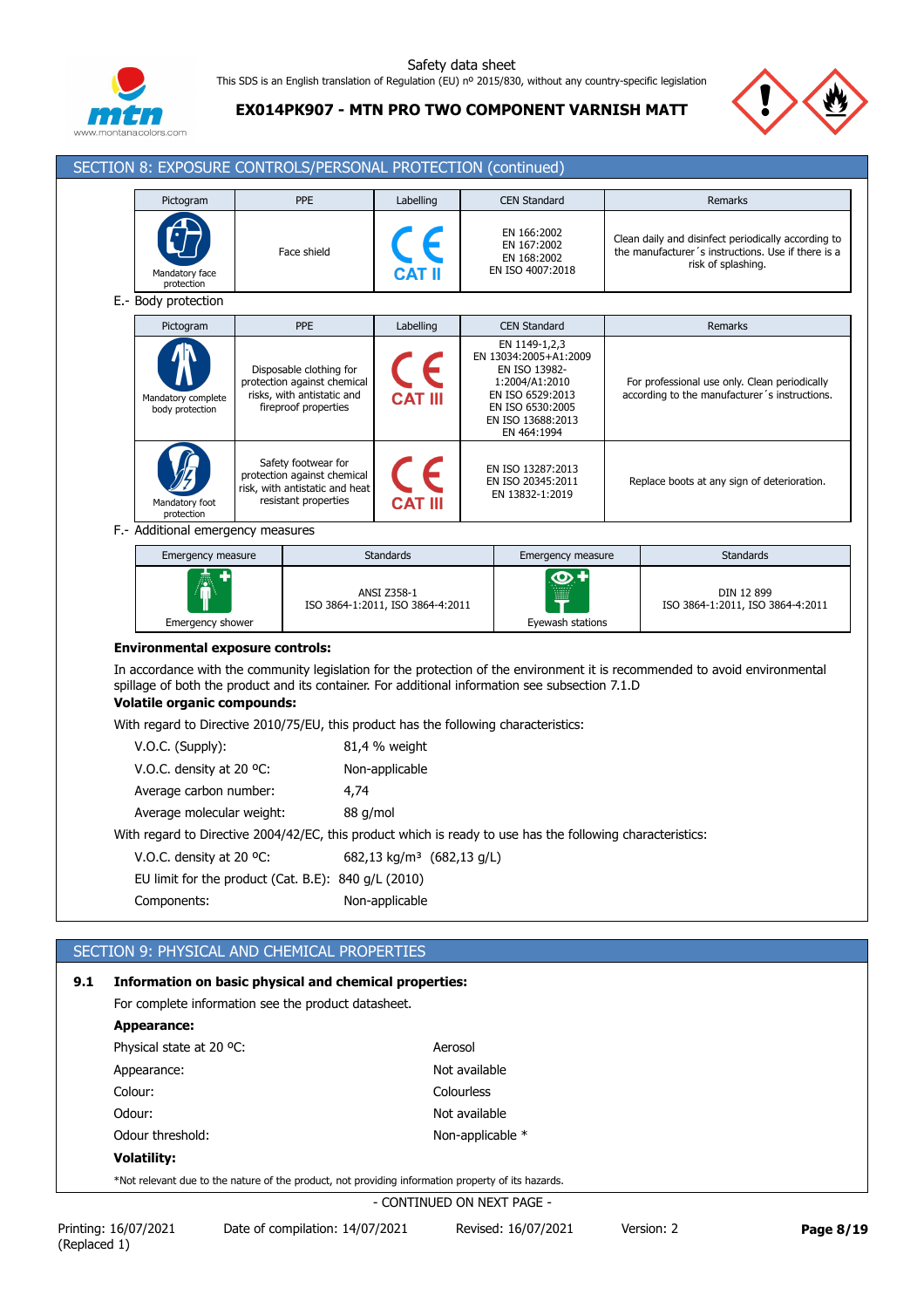



|     | SECTION 9: PHYSICAL AND CHEMICAL PROPERTIES (continued) |                       |
|-----|---------------------------------------------------------|-----------------------|
|     | Boiling point at atmospheric pressure:                  | -25 °C (Propellant)   |
|     | Vapour pressure at 20 °C:                               | Non-applicable *      |
|     | Vapour pressure at 50 °C:                               | Non-applicable *      |
|     | Evaporation rate at 20 °C:                              | Non-applicable *      |
|     | <b>Product description:</b>                             |                       |
|     | Density at 20 °C:                                       | 838 kg/m <sup>3</sup> |
|     | Relative density at 20 °C:                              | Non-applicable *      |
|     | Dynamic viscosity at 20 °C:                             | Non-applicable *      |
|     | Kinematic viscosity at 20 °C:                           | Non-applicable *      |
|     | Kinematic viscosity at 40 °C:                           | Non-applicable *      |
|     | Concentration:                                          | Non-applicable *      |
|     | pH:                                                     | Non-applicable *      |
|     | Vapour density at 20 °C:                                | Non-applicable *      |
|     | Partition coefficient n-octanol/water 20 °C:            | Non-applicable *      |
|     | Solubility in water at 20 °C:                           |                       |
|     | Solubility properties:                                  | Non-applicable *      |
|     | Decomposition temperature:                              | Non-applicable *      |
|     | Melting point/freezing point:                           | Non-applicable *      |
|     | Recipient pressure:                                     | Non-applicable *      |
|     | Explosive properties:                                   | Non-applicable *      |
|     | Oxidising properties:                                   | Non-applicable *      |
|     | <b>Flammability:</b>                                    |                       |
|     | Flash Point:                                            | -41 °C (Propellant)   |
|     | Heat of combustion:                                     | Non-applicable *      |
|     | Flammability (solid, gas):                              | Non-applicable *      |
|     | Autoignition temperature:                               | 240 °C (Propellant)   |
|     | Lower flammability limit:                               | Non-applicable *      |
|     | Upper flammability limit:                               | Non-applicable *      |
|     | <b>Explosive:</b>                                       |                       |
|     | Lower explosive limit:                                  | Non-applicable *      |
|     | Upper explosive limit:                                  | Non-applicable *      |
| 9.2 | <b>Other information:</b>                               |                       |
|     | Surface tension at 20 °C:                               | Non-applicable *      |
|     | Refraction index:                                       | Non-applicable *      |
|     |                                                         |                       |

\*Not relevant due to the nature of the product, not providing information property of its hazards.

|  | SECTION 10: STABILITY AND REACTIVITY |  |
|--|--------------------------------------|--|
|  |                                      |  |

# **10.1 Reactivity:**

No hazardous reactions are expected because the product is stable under recommended storage conditions. See section 7.

# **10.2 Chemical stability:**

Chemically stable under the conditions of storage, handling and use.

# **10.3 Possibility of hazardous reactions:**

Under the specified conditions, hazardous reactions that lead to excessive temperatures or pressure are not expected.

**10.4 Conditions to avoid:**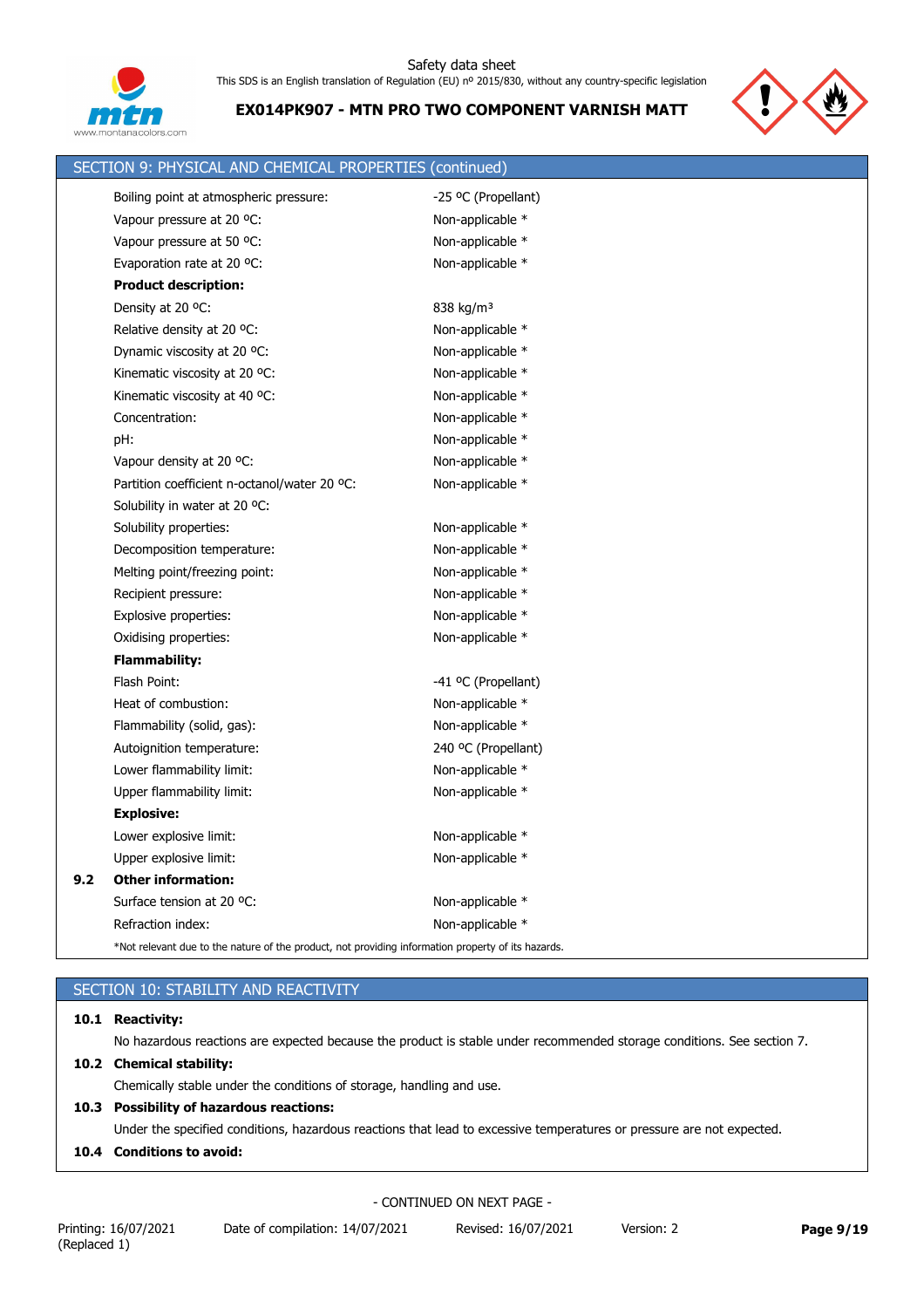

**10.5 Incompatible materials:**

Safety data sheet This SDS is an English translation of Regulation (EU) nº 2015/830, without any country-specific legislation

**EX014PK907 - MTN PRO TWO COMPONENT VARNISH MATT**



# SECTION 10: STABILITY AND REACTIVITY (continued)

Applicable for handling and storage at room temperature:

| Shock and friction      | Contact with air | Increase in temperature | Sunlight            | Humidity       |
|-------------------------|------------------|-------------------------|---------------------|----------------|
| Not applicable          | Not applicable   | Risk of combustion      | Avoid direct impact | Not applicable |
| Incompatible materials: |                  |                         |                     |                |
|                         |                  |                         |                     |                |

| Acids                    | Water               | $\cdots$<br>materials<br>Oxidisina | $\cdots$<br>e materials<br>Combustible | Others                                       |
|--------------------------|---------------------|------------------------------------|----------------------------------------|----------------------------------------------|
| Avoir<br>acids<br>strona | Not<br>: applicable | direct impact<br>Avoic             | * applicable<br>No                     | Avoid<br>t alkalis<br>t bases<br>, or strona |

## **10.6 Hazardous decomposition products:**

See subsection 10.3, 10.4 and 10.5 to find out the specific decomposition products. Depending on the decomposition conditions, complex mixtures of chemical substances can be released: carbon dioxide (CO2), carbon monoxide and other organic compounds.

# SECTION 11: TOXICOLOGICAL INFORMATION \*\*

#### **11.1 Information on toxicological effects:**

The experimental information related to the toxicological properties of the product itself is not available

Contains glycols. It is recommended not to breathe the vapours for prolonged periods of time due to the possibility of effects that are hazardous to the health .

#### **Dangerous health implications:**

In case of exposure that is repetitive, prolonged or at concentrations higher than the recommended occupational exposure limits, adverse effects on health may result, depending on the means of exposure:

- A- Ingestion (acute effect):
	- Acute toxicity : Based on available data, the classification criteria are not met, as it does not contain substances classified as dangerous for consumption. For more information see section 3.
	- Corrosivity/Irritability: Based on available data, the classification criteria are not met. However, it does contain substances classified as dangerous for this effect. For more information see section 3.
- B- Inhalation (acute effect):
	- Acute toxicity : Based on available data, the classification criteria are not met. However, it contains substances classified as dangerous for inhalation. For more information see section 3.
	- Corrosivity/Irritability: Based on available data, the classification criteria are not met. However, it contains substances classified as dangerous for inhalation. For more information see section 3.
- C- Contact with the skin and the eyes (acute effect):
	- Contact with the skin: Based on available data, the classification criteria are not met. However, it contains substances classified as dangerous for skin contact. For more information see section 3.
	- Contact with the eyes: Produces eye damage after contact.
- D- CMR effects (carcinogenicity, mutagenicity and toxicity to reproduction):
	- Carcinogenicity: Based on available data, the classification criteria are not met, as it does not contain substances classified as dangerous for the effects mentioned. For more information see section 3.
	-
	- IARC: Hydrocarbons, C9, aromatics (3); Xylene (3)
	- Mutagenicity: Based on available data, the classification criteria are not met. However, it contains substances classified as dangerous with mutagenic effects. For more information see section 3.
	- Reproductive toxicity: Based on available data, the classification criteria are not met, as it does not contain substances classified as dangerous for this effect. For more information see section 3.
- E- Sensitizing effects:
	- Respiratory: Based on available data, the classification criteria are not met, as it does not contain substances classified as dangerous with sensitising effects. For more information see section 3.
	- Cutaneous: Prolonged contact with the skin can result in episodes of allergic contact dermatitis.
- F- Specific target organ toxicity (STOT) single exposure:

Exposure in high concentration can interfere with the central nervous system causing headache, dizziness, vertigo, nausea, vomiting, confusion, and in serious cases, loss of consciousness.

G- Specific target organ toxicity (STOT)-repeated exposure:

*\*\* Changes with regards to the previous version*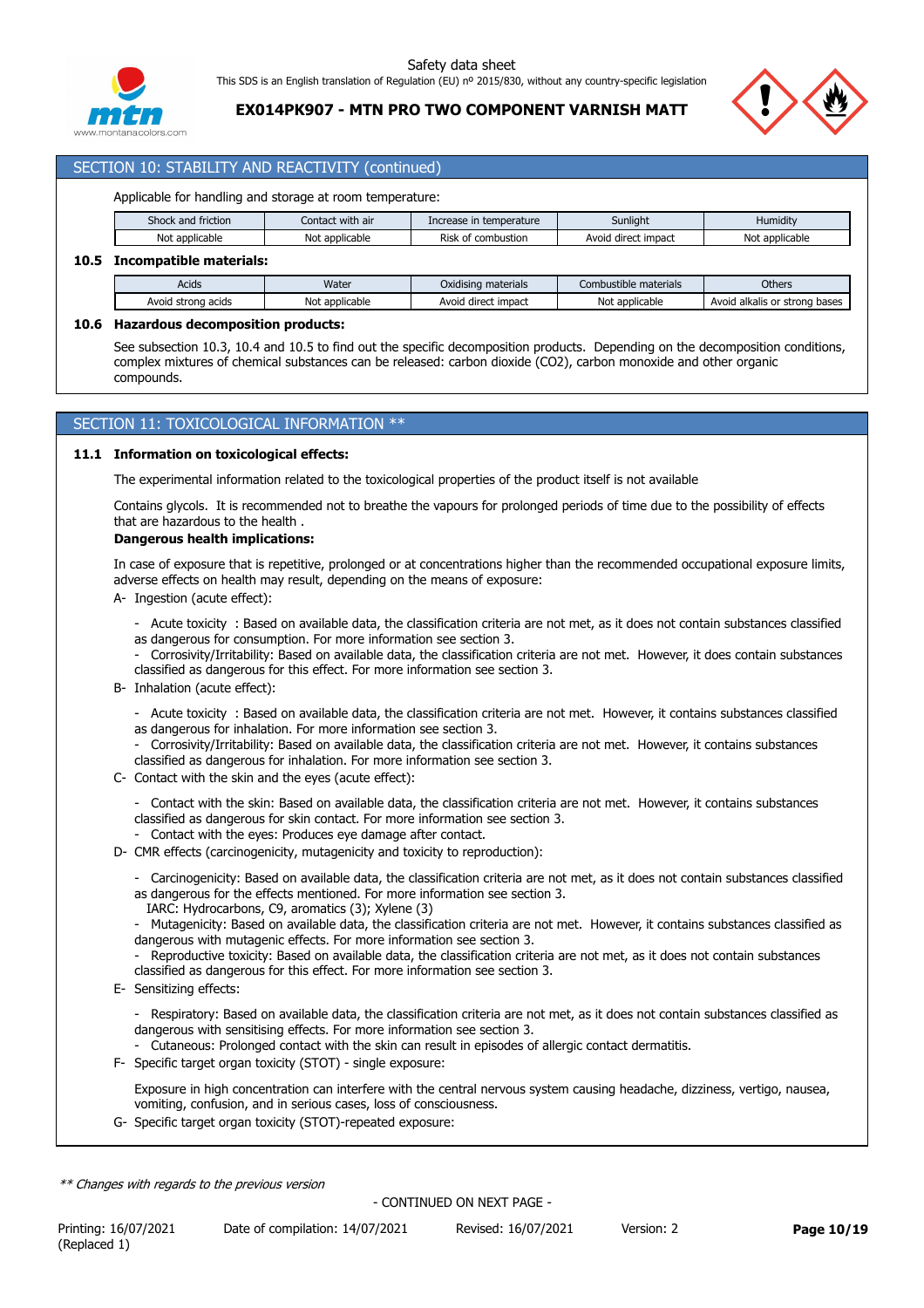

**EX014PK907 - MTN PRO TWO COMPONENT VARNISH MATT**



# SECTION 11: TOXICOLOGICAL INFORMATION \*\* (continued)

- Specific target organ toxicity (STOT)-repeated exposure: Based on available data, the classification criteria are not met.

- However, it does contain substances classified as dangerous for this effect. For more information see section 3.
- Skin: Repeated exposure may cause skin dryness or cracking
- H- Aspiration hazard:

Based on available data, the classification criteria are not met. However, it does contain substances classified as dangerous for this effect. For more information see section 3.

# **Other information:**

Non-applicable

#### **Specific toxicology information on the substances:**

| Identification                                                                                                             |                 | Acute toxicity       |        |  |
|----------------------------------------------------------------------------------------------------------------------------|-----------------|----------------------|--------|--|
| dimethyl ether                                                                                                             | LD50 oral       | >2000 mg/kg          |        |  |
| CAS: 115-10-6                                                                                                              | LD50 dermal     | >2000 mg/kg          |        |  |
| EC: 204-065-8                                                                                                              | LC50 inhalation | 308,5 mg/L (4 h)     | Rat    |  |
| acetone                                                                                                                    | LD50 oral       | 5800 mg/kg           | Rat    |  |
| CAS: 67-64-1                                                                                                               | LD50 dermal     | 7426 mg/kg           | Rabbit |  |
| EC: 200-662-2                                                                                                              | LC50 inhalation | 76 mg/L (4 h)        | Rat    |  |
| N-butyl acetate                                                                                                            | LD50 oral       | 12789 mg/kg          | Rat    |  |
| CAS: 123-86-4                                                                                                              | LD50 dermal     | 14112 mg/kg          | Rabbit |  |
| EC: 204-658-1                                                                                                              | LC50 inhalation | 23,4 mg/L (4 h)      | Rat    |  |
| Hexamethylene diisocyanate, oligomers                                                                                      | LD50 oral       | 5100 mg/kg           | Rat    |  |
| CAS: 28182-81-2                                                                                                            | LD50 dermal     | >2000 mg/kg          |        |  |
| EC: 931-274-8                                                                                                              | LC50 inhalation | 11 mg/L (4 h) (ATEi) |        |  |
| Hydrocarbons, C9, aromatics                                                                                                | LD50 oral       | >2000 mg/kg          |        |  |
| CAS: 64742-95-6                                                                                                            | LD50 dermal     | >2000 mg/kg          |        |  |
| EC: 918-668-5                                                                                                              | LC50 inhalation | $>20$ mg/L (4 h)     |        |  |
| Ethyl acetate                                                                                                              | LD50 oral       | 4100 mg/kg           | Rat    |  |
| CAS: 141-78-6                                                                                                              | LD50 dermal     | 20000 mg/kg          | Rabbit |  |
| EC: 205-500-4                                                                                                              | LC50 inhalation | $>20$ mg/L (4 h)     |        |  |
| Xylene                                                                                                                     | LD50 oral       | 2100 mg/kg           | Rat    |  |
| CAS: 1330-20-7                                                                                                             | LD50 dermal     | 1100 mg/kg           | Rat    |  |
| EC: 215-535-7                                                                                                              | LC50 inhalation | 11 mg/L (4 h) (ATEi) |        |  |
| Reaction mass of bis(1,2,2,6,6-pentamethyl-4-piperidyl) sebacate and methyl 1,2,2,6,6-<br>pentamethyl-4-piperidyl sebacate | LD50 oral       | 3230 mg/kg           | Rat    |  |
| CAS: Non-applicable                                                                                                        | LD50 dermal     | 3170 mg/kg           | Rabbit |  |
| EC: 915-687-0                                                                                                              | LC50 inhalation | $>20$ mg/L           |        |  |
| 2,3-epoxypropyl neodecanoate                                                                                               | LD50 oral       | 970000 mg/kg         | Rat    |  |
| CAS: 26761-45-5                                                                                                            | LD50 dermal     | >2000 mg/kg          |        |  |
| EC: 247-979-2                                                                                                              | LC50 inhalation | $>20$ mg/L           |        |  |

*\*\* Changes with regards to the previous version*

# SECTION 12: ECOLOGICAL INFORMATION \*\*

The experimental information related to the eco-toxicological properties of the product itself is not available

**12.1 Toxicity:**

| Identification  |             | Acute toxicity   | <b>Species</b>          | Genus      |
|-----------------|-------------|------------------|-------------------------|------------|
| acetone         | <b>LC50</b> | 5540 mg/L (96 h) | Oncorhynchus mykiss     | Fish       |
| CAS: 67-64-1    | <b>EC50</b> | 8800 mg/L (48 h) | Daphnia pulex           | Crustacean |
| $EC: 200-662-2$ | <b>EC50</b> | 3400 mg/L (48 h) | Chlorella pyrenoidosa   | Algae      |
| N-butyl acetate | <b>LC50</b> | Non-applicable   |                         |            |
| CAS: 123-86-4   | <b>EC50</b> | Non-applicable   |                         |            |
| EC: 204-658-1   | <b>EC50</b> | 675 mg/L (72 h)  | Scenedesmus subspicatus | Algae      |

*\*\* Changes with regards to the previous version*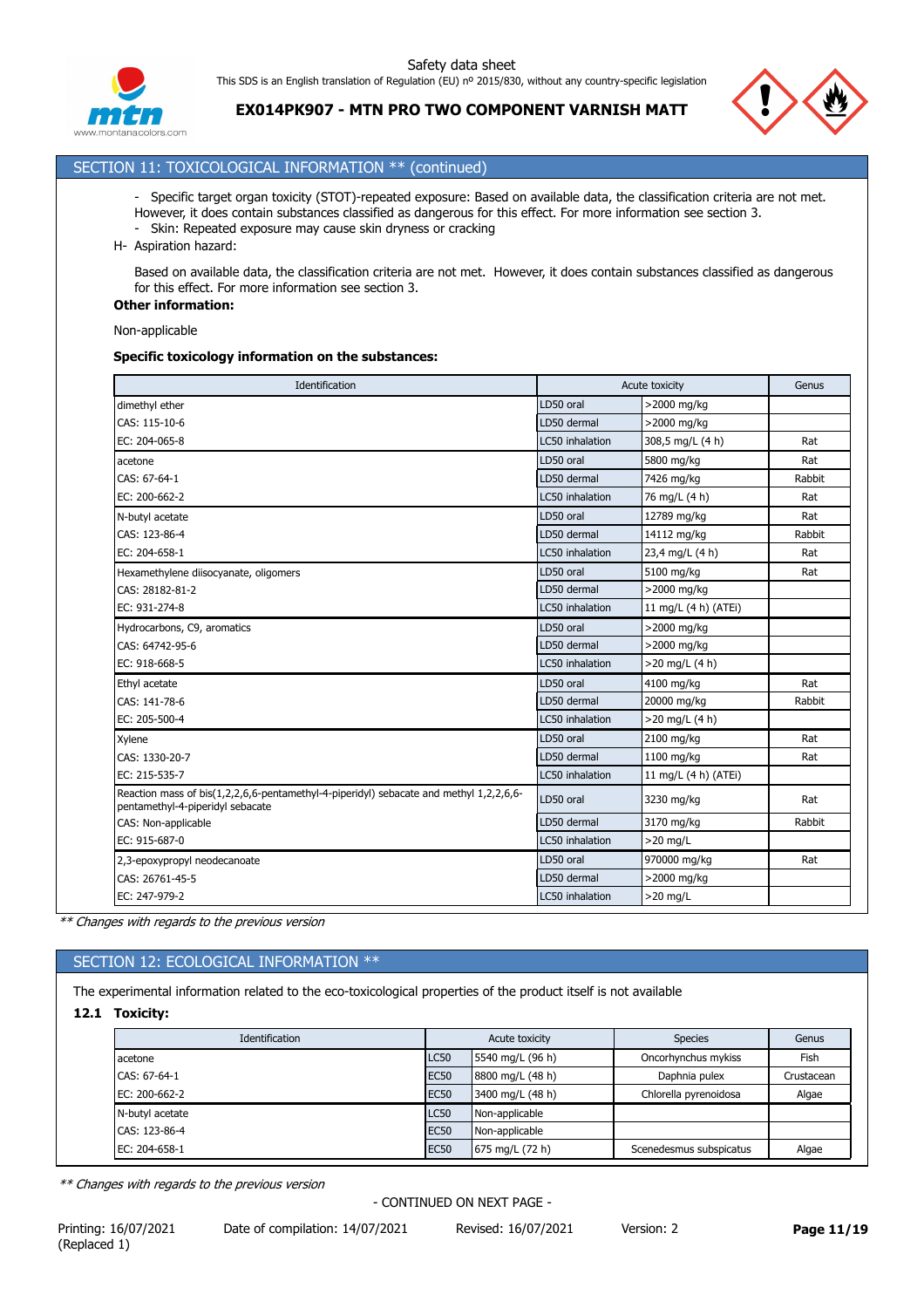



# **EX014PK907 - MTN PRO TWO COMPONENT VARNISH MATT**

# SECTION 12: ECOLOGICAL INFORMATION \*\* (continued)

| Identification                                                                                                            |             | Acute toxicity            | <b>Species</b>            | Genus      |
|---------------------------------------------------------------------------------------------------------------------------|-------------|---------------------------|---------------------------|------------|
| Hexamethylene diisocyanate, oligomers                                                                                     | LC50        | Non-applicable            |                           |            |
| CAS: 28182-81-2                                                                                                           | <b>EC50</b> | Non-applicable            |                           |            |
| EC: 931-274-8                                                                                                             | <b>EC50</b> | 1000 mg/L (72 h)          | Scenedesmus subspicatus   | Algae      |
| Hydrocarbons, C9, aromatics                                                                                               | LC50        | $>1 - 10$ mg/L (96 h)     |                           | Fish       |
| CAS: 64742-95-6                                                                                                           |             | $>1 - 10$ mg/L (48 h)     |                           | Crustacean |
| EC: 918-668-5                                                                                                             | <b>EC50</b> | $>1 - 10$ mg/L (72 h)     |                           | Algae      |
| Ethyl acetate                                                                                                             | LC50        | 230 mg/L (96 h)           | Pimephales promelas       | Fish       |
| CAS: 141-78-6                                                                                                             | <b>EC50</b> | 717 mg/L (48 h)           | Daphnia magna             | Crustacean |
| EC: 205-500-4                                                                                                             | <b>EC50</b> | 3300 mg/L (48 h)          | Scenedesmus subspicatus   | Algae      |
| Reaction mass of bis(1,2,2,6,6-pentamethyl-4-piperidyl) sebacate<br>and methyl 1,2,2,6,6-pentamethyl-4-piperidyl sebacate | <b>LC50</b> | $0.9 \text{ mg/L}$ (96 h) | Danio rerio               | Fish       |
| CAS: Non-applicable                                                                                                       | <b>EC50</b> | Non-applicable            |                           |            |
| EC: 915-687-0                                                                                                             | <b>EC50</b> | 1.7 mg/L $(72 h)$         | N/A                       | Algae      |
| 2,3-epoxypropyl neodecanoate                                                                                              | LC50        | 5 mg/L (96 h)             | Salmo gairdneri           | Fish       |
| CAS: 26761-45-5                                                                                                           | <b>EC50</b> | 4.8 mg/L (96 h)           | Daphnia magna             | Crustacean |
| EC: 247-979-2                                                                                                             | <b>EC50</b> | 3 mg/L (72 h)             | Selenastrum capricornutum | Algae      |

# **12.2 Persistence and degradability:**

| Identification                                                                                                               |                  | Degradability  | Biodegradability |                    |
|------------------------------------------------------------------------------------------------------------------------------|------------------|----------------|------------------|--------------------|
| acetone                                                                                                                      | BOD <sub>5</sub> | Non-applicable | Concentration    | 100 mg/L           |
| CAS: 67-64-1                                                                                                                 | <b>COD</b>       | Non-applicable | Period           | 28 days            |
| EC: 200-662-2                                                                                                                | BOD5/COD         | Non-applicable | % Biodegradable  | 96 %               |
| N-butyl acetate                                                                                                              | BOD <sub>5</sub> | Non-applicable | Concentration    | Non-applicable     |
| CAS: 123-86-4                                                                                                                | <b>COD</b>       | Non-applicable | Period           | 5 days             |
| EC: 204-658-1                                                                                                                | BOD5/COD         | Non-applicable | % Biodegradable  | 84 %               |
| Ethyl acetate                                                                                                                | BOD <sub>5</sub> | $1,36$ g O2/g  | Concentration    | $100 \text{ mg/L}$ |
| CAS: 141-78-6                                                                                                                | <b>COD</b>       | 1,69 g O2/g    | Period           | 14 days            |
| EC: 205-500-4                                                                                                                | BOD5/COD         | 0,8            | % Biodegradable  | 83 %               |
| Xylene                                                                                                                       | BOD <sub>5</sub> | Non-applicable | Concentration    | Non-applicable     |
| CAS: 1330-20-7                                                                                                               | <b>COD</b>       | Non-applicable | Period           | 28 days            |
| EC: 215-535-7                                                                                                                | BOD5/COD         | Non-applicable | % Biodegradable  | 88 %               |
| Reaction mass of bis(1,2,2,6,6-pentamethyl-4-piperidyl)<br>sebacate and methyl 1,2,2,6,6-pentamethyl-4-piperidyl<br>sebacate | BOD <sub>5</sub> | Non-applicable | Concentration    | $20$ mg/L          |
| CAS: Non-applicable                                                                                                          | <b>COD</b>       | Non-applicable | Period           | 28 days            |
| EC: 915-687-0                                                                                                                | BOD5/COD         | Non-applicable | % Biodegradable  | 38 %               |
| 2,3-epoxypropyl neodecanoate                                                                                                 | BOD <sub>5</sub> | Non-applicable | Concentration    | 3 mg/L             |
| CAS: 26761-45-5                                                                                                              | <b>COD</b>       | Non-applicable | Period           | 28 days            |
| EC: 247-979-2                                                                                                                | BOD5/COD         | Non-applicable | % Biodegradable  | 7 %                |

# **12.3 Bioaccumulative potential:**

| Identification  | Bioaccumulation potential |          |  |
|-----------------|---------------------------|----------|--|
| acetone         | <b>BCF</b>                |          |  |
| CAS: 67-64-1    | Pow Log                   | $-0.24$  |  |
| EC: 200-662-2   | Potential                 | Low      |  |
| N-butyl acetate | <b>BCF</b>                | 4        |  |
| CAS: 123-86-4   | Pow Log                   | 1.78     |  |
| EC: 204-658-1   | Potential                 | Low      |  |
| Ethyl acetate   | <b>BCF</b>                | 30       |  |
| CAS: 141-78-6   | Pow Log                   | 0.73     |  |
| EC: 205-500-4   | Potential                 | Moderate |  |
| Xylene          | <b>BCF</b>                | 9        |  |
| CAS: 1330-20-7  | Pow Log                   | 2.77     |  |
| EC: 215-535-7   | Potential                 | Low      |  |

*\*\* Changes with regards to the previous version*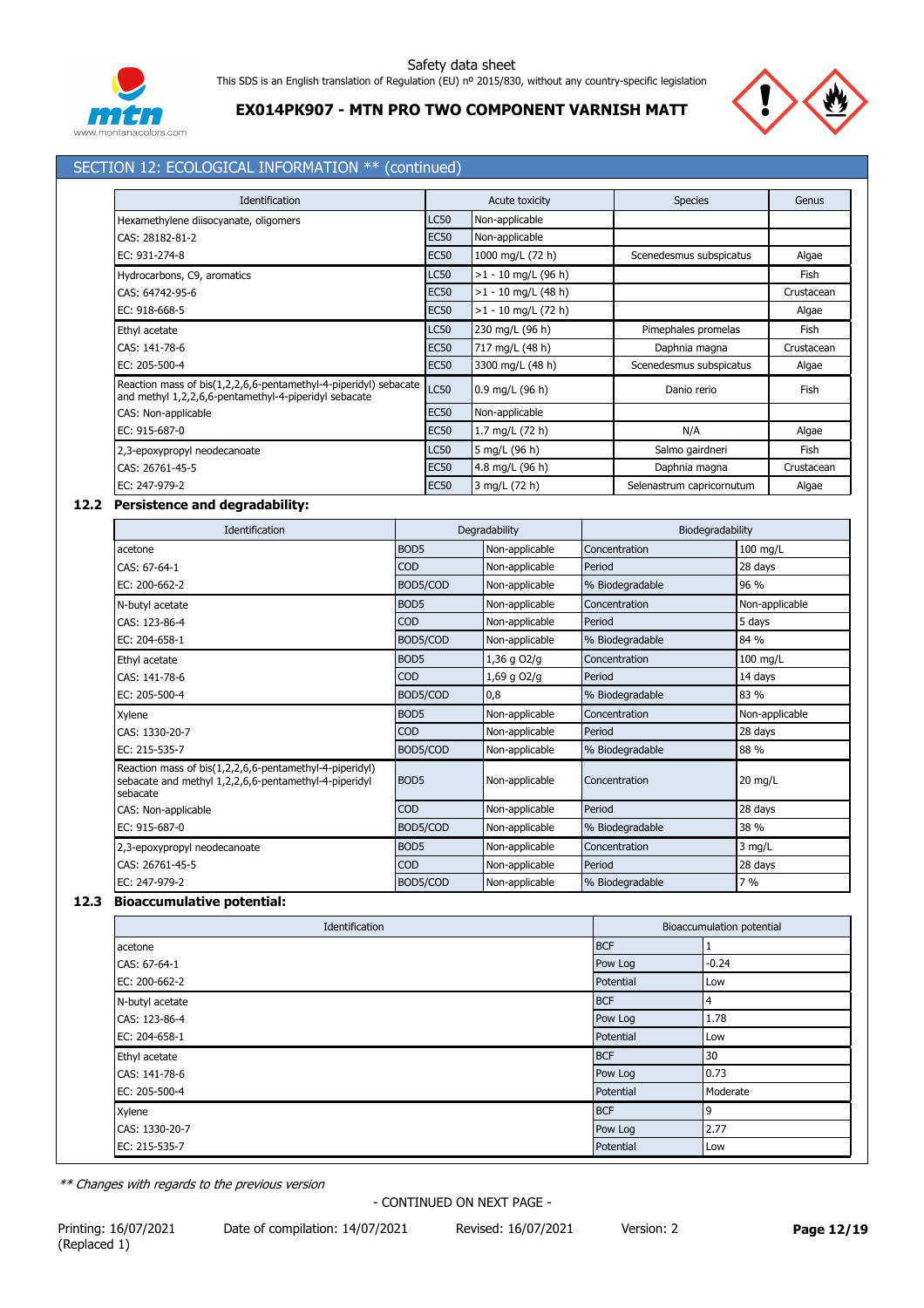

# **EX014PK907 - MTN PRO TWO COMPONENT VARNISH MATT**



# SECTION 12: ECOLOGICAL INFORMATION \*\* (continued)

| Identification               |            | Bioaccumulation potential |
|------------------------------|------------|---------------------------|
| 2,3-epoxypropyl neodecanoate | <b>BCF</b> | 371                       |
| CAS: 26761-45-5              | Pow Log    | 14.4                      |
| EC: 247-979-2                | Potential  | High                      |

#### **12.4 Mobility in soil:**

| Identification                                                                                                               |                 | Absorption/desorption | Volatility |                               |
|------------------------------------------------------------------------------------------------------------------------------|-----------------|-----------------------|------------|-------------------------------|
| dimethyl ether                                                                                                               | Koc             | Non-applicable        | Henry      | Non-applicable                |
| CAS: 115-10-6                                                                                                                | Conclusion      | Non-applicable        | Dry soil   | Non-applicable                |
| EC: 204-065-8                                                                                                                | Surface tension | 1,136E-2 N/m (25 °C)  | Moist soil | Non-applicable                |
| acetone                                                                                                                      | Koc             |                       | Henry      | 2,93 Pa·m <sup>3</sup> /mol   |
| CAS: 67-64-1                                                                                                                 | Conclusion      | Very High             | Dry soil   | Yes                           |
| EC: 200-662-2                                                                                                                | Surface tension | 2,304E-2 N/m (25 °C)  | Moist soil | Yes                           |
| N-butyl acetate                                                                                                              | Koc             | Non-applicable        | Henry      | Non-applicable                |
| CAS: 123-86-4                                                                                                                | Conclusion      | Non-applicable        | Dry soil   | Non-applicable                |
| EC: 204-658-1                                                                                                                | Surface tension | 2,478E-2 N/m (25 °C)  | Moist soil | Non-applicable                |
| Ethyl acetate                                                                                                                | Koc             | 59                    | Henry      | 13,58 Pa·m <sup>3</sup> /mol  |
| CAS: 141-78-6                                                                                                                | Conclusion      | Very High             | Dry soil   | Yes                           |
| EC: 205-500-4                                                                                                                | Surface tension | 2,324E-2 N/m (25 °C)  | Moist soil | Yes                           |
| Xylene                                                                                                                       | Koc             | 202                   | Henry      | 524,86 Pa·m <sup>3</sup> /mol |
| CAS: 1330-20-7                                                                                                               | Conclusion      | Moderate              | Dry soil   | Yes                           |
| EC: 215-535-7                                                                                                                | Surface tension | Non-applicable        | Moist soil | Yes                           |
| Reaction mass of bis(1,2,2,6,6-pentamethyl-4-piperidyl)<br>sebacate and methyl 1,2,2,6,6-pentamethyl-4-piperidyl<br>sebacate | Koc             | 204400                | Henry      | 0E+0 Pa·m <sup>3</sup> /mol   |
| CAS: Non-applicable                                                                                                          | Conclusion      | Immobile              | Dry soil   | <b>No</b>                     |
| EC: 915-687-0                                                                                                                | Surface tension | Non-applicable        | Moist soil | <b>No</b>                     |
| 2,3-epoxypropyl neodecanoate                                                                                                 | Koc             | 143                   | Henry      | Non-applicable                |
| CAS: 26761-45-5                                                                                                              | Conclusion      | High                  | Dry soil   | Non-applicable                |
| EC: 247-979-2                                                                                                                | Surface tension | Non-applicable        | Moist soil | Non-applicable                |

# **12.5 Results of PBT and vPvB assessment:**

Product fails to meet PBT/vPvB criteria

#### **12.6 Other adverse effects:**

Not described

*\*\* Changes with regards to the previous version*

# SECTION 13: DISPOSAL CONSIDERATIONS

# **13.1 Waste treatment methods:**

| Code      | <b>Description</b>                                                              | Waste class (Regulation (EU) No<br>1357/2014) |
|-----------|---------------------------------------------------------------------------------|-----------------------------------------------|
| 16 05 04* | gases in pressure containers (including halons) containing hazardous substances | Dangerous                                     |

#### **Type of waste (Regulation (EU) No 1357/2014):**

HP14 Ecotoxic, HP3 Flammable, HP4 Irritant — skin irritation and eye damage

# **Waste management (disposal and evaluation):**

Consult the authorized waste service manager on the assessment and disposal operations in accordance with Annex 1 and Annex 2 (Directive 2008/98/EC). As under 15 01 (2014/955/EC) of the code and in case the container has been in direct contact with the product, it will be processed the same way as the actual product. Otherwise, it will be processed as non-dangerous residue. We do not recommended disposal down the drain. See paragraph 6.2.

# **Regulations related to waste management:**

In accordance with Annex II of Regulation (EC) No 1907/2006 (REACH) the community or state provisions related to waste management are stated

Community legislation: Directive 2008/98/EC, 2014/955/EU, Regulation (EU) No 1357/2014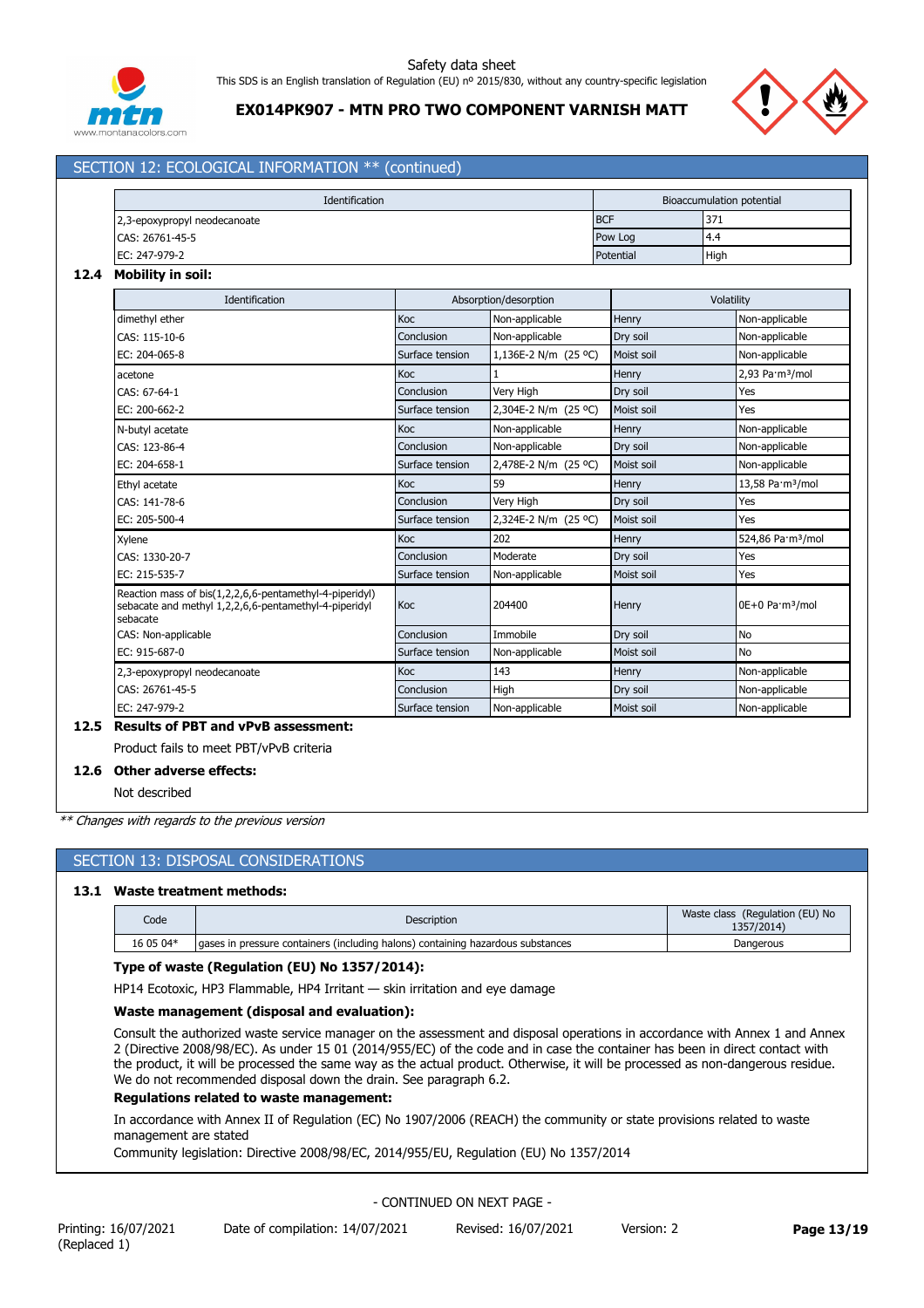



| SECTION 14: TRANSPORT INFORMATION     |                                                                                |                             |
|---------------------------------------|--------------------------------------------------------------------------------|-----------------------------|
|                                       | Transport of dangerous goods by land:                                          |                             |
| With regard to ADR 2021 and RID 2021: |                                                                                |                             |
|                                       | 14.1 UN number:                                                                | <b>UN1950</b>               |
|                                       | 14.2 UN proper shipping name:                                                  | AEROSOLS, flammable         |
|                                       | 14.3 Transport hazard class(es):                                               | 2                           |
|                                       | Labels:                                                                        | 2.1                         |
|                                       | 14.4 Packing group:                                                            | N/A                         |
|                                       | 14.5 Environmental hazards:                                                    | No                          |
|                                       | 14.6 Special precautions for user                                              |                             |
|                                       | Special regulations:                                                           | 190, 327, 344, 625          |
|                                       | Tunnel restriction code:                                                       | D                           |
|                                       | Physico-Chemical properties:                                                   | see section 9               |
|                                       | Limited quantities:                                                            | 1 <sub>L</sub>              |
|                                       | 14.7 Transport in bulk according                                               | Non-applicable              |
|                                       | to Annex II of Marpol and                                                      |                             |
|                                       | the IBC Code:                                                                  |                             |
|                                       | Transport of dangerous goods by sea:                                           |                             |
| With regard to IMDG 39-18:            |                                                                                |                             |
|                                       | 14.1 UN number:                                                                | <b>UN1950</b>               |
|                                       | 14.2 UN proper shipping name:                                                  | AEROSOLS, flammable         |
|                                       | 14.3 Transport hazard class(es):                                               | $\overline{2}$              |
|                                       | Labels:                                                                        | 2.1                         |
|                                       | 14.4 Packing group:                                                            | N/A                         |
|                                       | 14.5 Marine pollutant:                                                         | No                          |
|                                       | 14.6 Special precautions for user                                              |                             |
|                                       | Special regulations:                                                           | 63, 959, 190, 277, 327, 344 |
|                                       | EmS Codes:                                                                     | $F-D, S-U$                  |
|                                       | Physico-Chemical properties:                                                   | see section 9               |
|                                       | Limited quantities:                                                            | 1 <sub>L</sub>              |
|                                       | Segregation group:                                                             | Non-applicable              |
|                                       | 14.7 Transport in bulk according<br>to Annex II of Marpol and                  | Non-applicable              |
|                                       | the IBC Code:                                                                  |                             |
|                                       | Transport of dangerous goods by air:                                           |                             |
| With regard to IATA/ICAO 2021:        |                                                                                |                             |
|                                       | 14.1 UN number:                                                                | <b>UN1950</b>               |
|                                       | 14.2 UN proper shipping name:                                                  | AEROSOLS, flammable         |
| <u>V7</u>                             | 14.3 Transport hazard class(es):                                               | 2                           |
|                                       | Labels:                                                                        | 2.1                         |
|                                       | 14.4 Packing group:                                                            | N/A                         |
|                                       | 14.5 Environmental hazards:                                                    | No                          |
|                                       | 14.6 Special precautions for user                                              |                             |
|                                       | Physico-Chemical properties:                                                   | see section 9               |
|                                       | 14.7 Transport in bulk according<br>to Annex II of Marpol and<br>the IBC Code: | Non-applicable              |

# SECTION 15: REGULATORY INFORMATION

# **15.1 Safety, health and environmental regulations/legislation specific for the substance or mixture:**

Candidate substances for authorisation under the Regulation (EC) No 1907/2006 (REACH): Non-applicable

Substances included in Annex XIV of REACH ("Authorisation List") and sunset date: Non-applicable

Regulation (EC) No 1005/2009, about substances that deplete the ozone layer: Non-applicable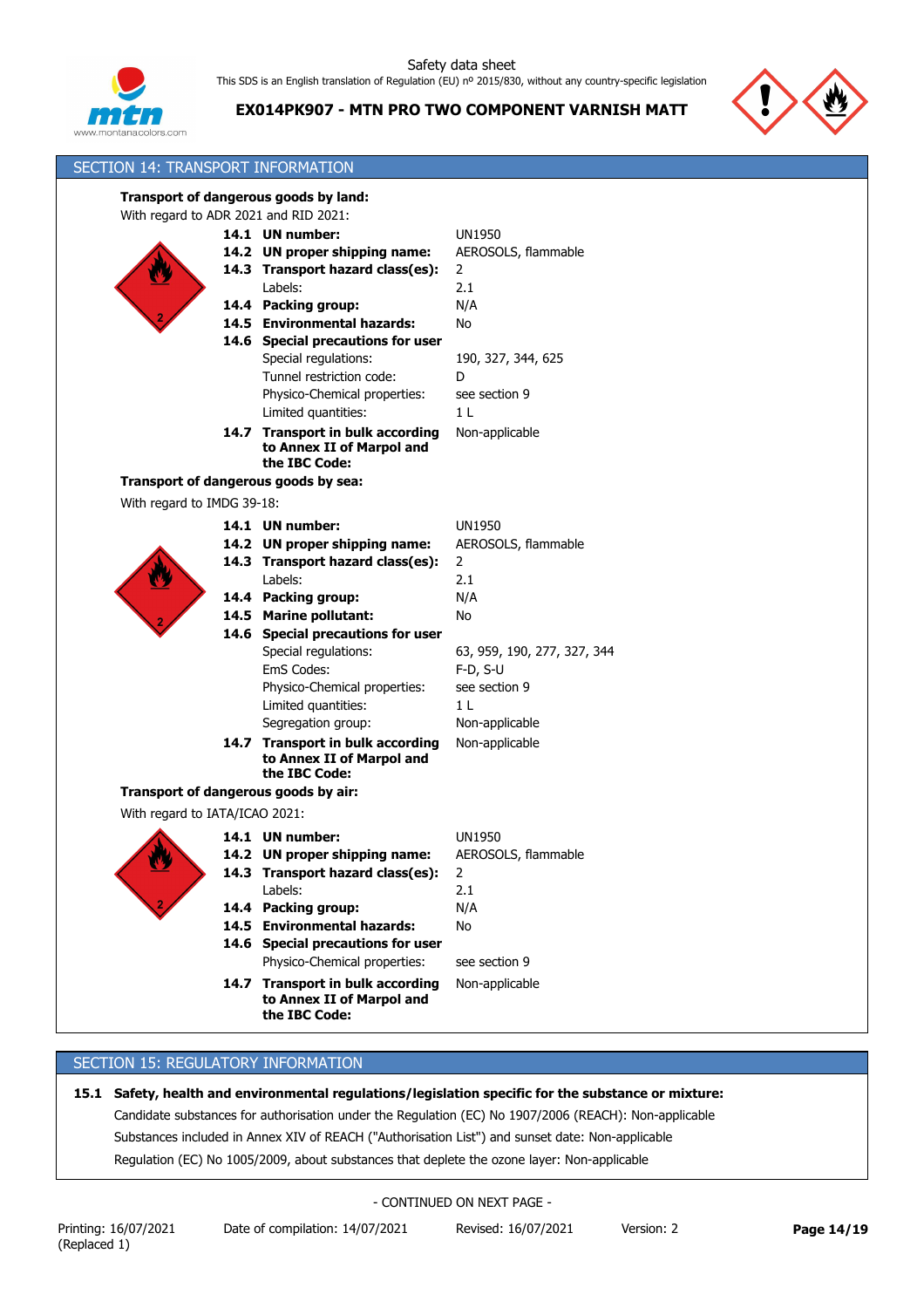



**EX014PK907 - MTN PRO TWO COMPONENT VARNISH MATT**

# SECTION 15: REGULATORY INFORMATION (continued)

Article 95, REGULATION (EU) No 528/2012: Non-applicable

REGULATION (EU) No 649/2012, in relation to the import and export of hazardous chemical products: Non-applicable

#### **Seveso III:**

| Section  | Description                                                                                                  | Lower-tier<br>requirements | Upper-tier<br>requirements |  |  |  |  |
|----------|--------------------------------------------------------------------------------------------------------------|----------------------------|----------------------------|--|--|--|--|
| P3a      | <b>FLAMMABLE AEROSOLS</b>                                                                                    | 150                        | 500                        |  |  |  |  |
|          | Limitations to commercialisation and the use of certain dangerous substances and mixtures (Annex XVII REACH, |                            |                            |  |  |  |  |
| $etc$ ): |                                                                                                              |                            |                            |  |  |  |  |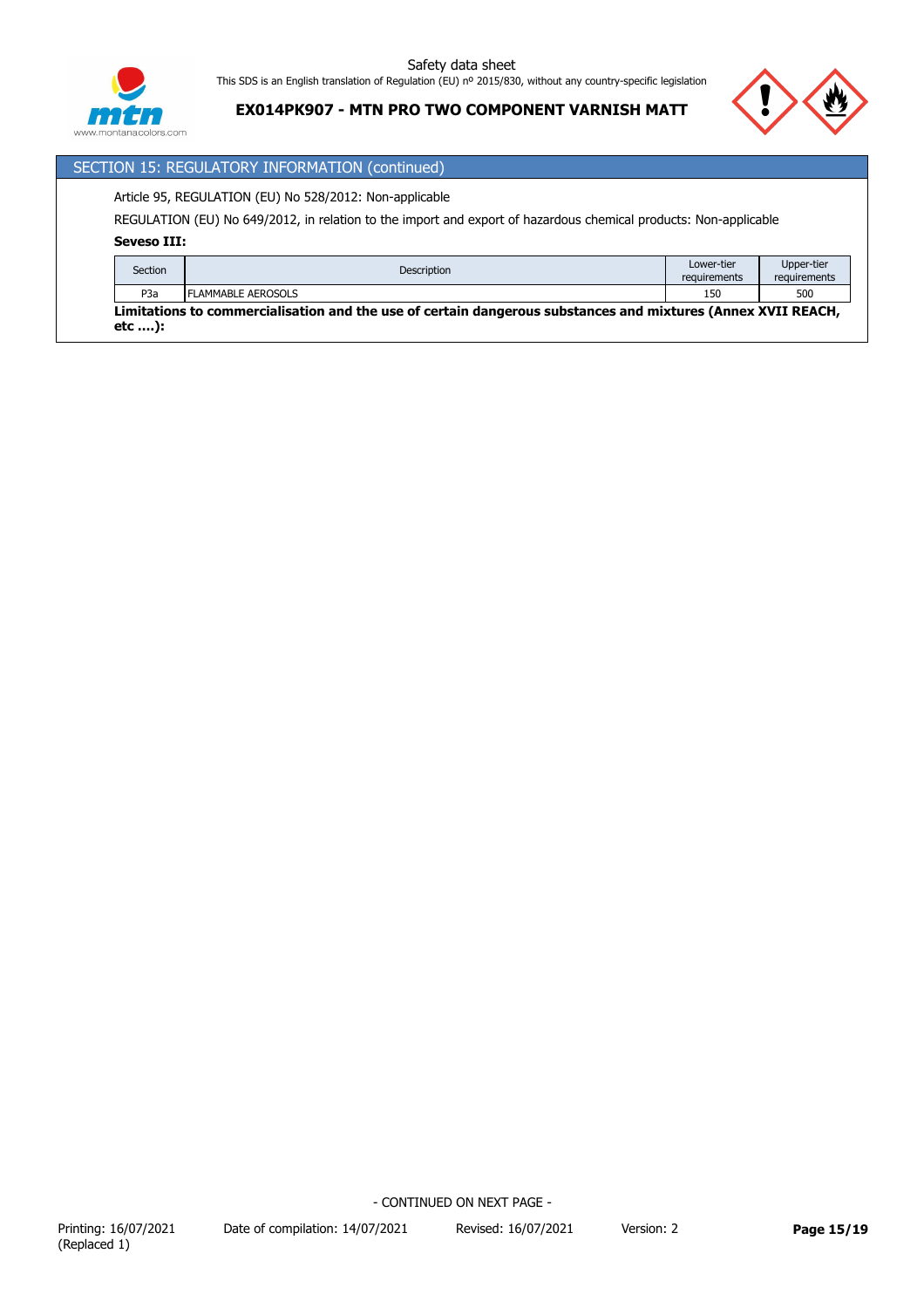



# SECTION 15: REGULATORY INFORMATION (continued)

Regulation (EU) 2019/1148 on the marketing and use of explosives precursors: Contains acetone. Product under the provisions of Article 9. However, products that contain explosives precursors only to such a small extent and in such complex mixtures that the extraction of the explosives precursors is technically extremely difficult should be excluded from the scope of this Regulation. Shall not be used in:

—ornamental articles intended to produce light or colour effects by means of different phases, for example in ornamental lamps and ashtrays,

—tricks and jokes,

—games for one or more participants, or any article intended to be used as such, even with ornamental aspects.

Contains more than 0.1 % of Hexamethylene diisocyanate, oligomers by weight. 1. Shall not be used as substances on their own, as a constituent in other substances or in mixtures for industrial and professional use(s) after 24 August 2023, unless: (a) the concentration of diisocyanates individually and in combination is less than 0,1 % by weight, or (b) the employer or selfemployed ensures that industrial or professional user(s) have successfully completed training on the safe use of diisocyanates

prior to the use of the substance(s) or mixture(s). 2. Shall not be placed on the market as substances on their own, as a constituent in other substances or in mixtures for industrial and professional use(s) after 24 February 2022, unless:

(a) the concentration of diisocyanates individually and in combination is less than 0,1 % by weight, or (b) the supplier ensures that the recipient of the substance(s) or mixture(s) is provided with information on the requirements referred to in point (b) of paragraph 1 and the following statement is placed on the packaging, in a manner that is visibly distinct from the rest of the label information: "As from 24 August 2023 adequate training is required before industrial or professional use".

3. For the purpose of this entry "industrial and professional user(s)" means any worker or self-employed worker handling diisocyanates on their own, as a constituent in other substances or in mixtures for industrial and professional use(s) or supervising these tasks.

4. The training referred to in point (b) of paragraph 1 shall include the instructions for the control of dermal and inhalation exposure to diisocyanates at the workplace without prejudice to any national occupational exposure limit value or other appropriate risk management measures at national level. Such training shall be conducted by an expert on occupational safety and health with competence acquired by relevant vocational training. That training shall cover as a minimum:

(a) the training elements in point (a) of paragraph 5 for all industrial and professional use(s).

(b) the training elements in points (a) and (b) of paragraph 5 for the following uses:

— handling open mixtures at ambient temperature (including foam tunnels)

— spraying in a ventilated booth

— application by roller

- application by brush
- application by dipping and pouring

— mechanical post treatment (e.g. cutting) of not fully cured articles which are not warm anymore

— cleaning and waste

— any other uses with similar exposure through the dermal and/or inhalation route

- (c) the training elements in points (a), (b) and (c) of paragraph 5 for the following uses:
- handling incompletely cured articles (e.g. freshly cured, still warm)
- foundry applications
- maintenance and repair that needs access to equipment
- open handling of warm or hot formulations ( $>$  45 °C)

— spraying in open air, with limited or only natural ventilation (includes large industry working halls) and spraying with high energy (e.g. foams, elastomers)

— and any other uses with similar exposure through the dermal and/or

inhalation route.

5. Training elements:

- (a) general training, including on-line training, on:
- chemistry of diisocyanates
- toxicity hazards (including acute toxicity)
- exposure to diisocyanates
- occupational exposure limit values
- how sensitisation can develop
- odour as indication of hazard
- importance of volatility for risk
- viscosity, temperature, and molecular weight of diisocyanates
- personal hygiene
- personal protective equipment needed, including practical instructions for its correct use and its limitations
- risk of dermal contact and inhalation exposure
- risk in relation to application process used
- skin and inhalation protection scheme
- ventilation
- cleaning, leakages, maintenance
- discarding empty packaging
- protection of bystanders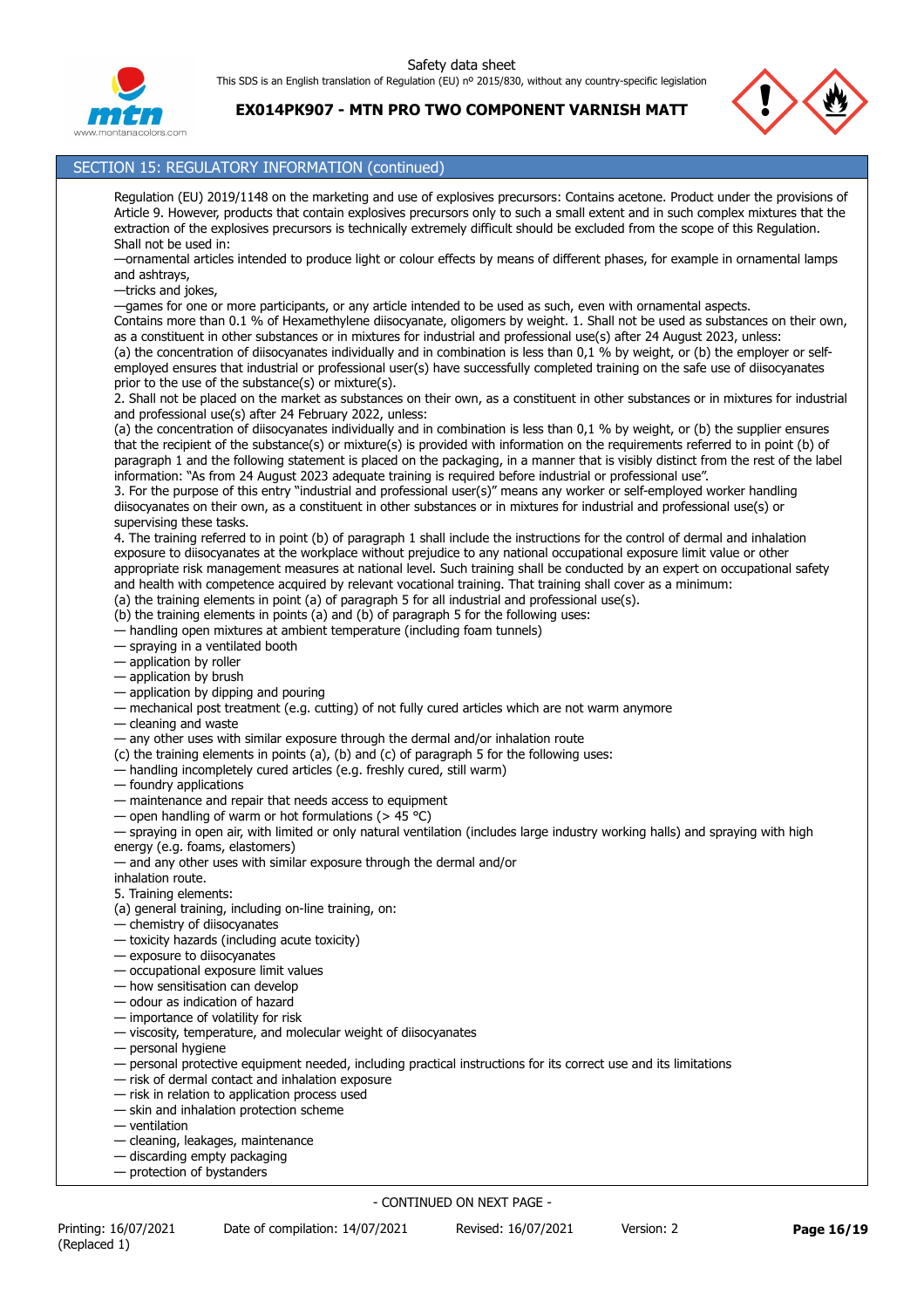Safety data sheet

This SDS is an English translation of Regulation (EU) nº 2015/830, without any country-specific legislation



**EX014PK907 - MTN PRO TWO COMPONENT VARNISH MATT**



# SECTION 15: REGULATORY INFORMATION (continued)

- identification of critical handling stages
- specific national code systems (if applicable)
- behaviour-based safety
- certification or documented proof that training has been successfully completed
- (b) intermediate level training, including on-line training, on:
- additional behaviour-based aspects
- maintenance
- management of change
- evaluation of existing safety instructions
- risk in relation to application process used
- certification or documented proof that training has been successfully completed
- (c) advanced training, including on-line training, on:
- any additional certification needed for the specific uses covered
- spraying outside a spraying booth
- open handling of hot or warm formulations ( $> 45$  °C)
- certification or documented proof that training has been successfully completed

6. The training shall comply with the provisions set by the Member State in which the industrial or professional user(s) operate. Member States may implement or continue to apply their own national requirements for the use of the substance(s) or mixture (s), as long as the minimum requirements set out in paragraphs 4 and 5 are met.

7. The supplier referred to in point (b) of paragraph 2 shall ensure that the recipient is provided with training material and courses pursuant to paragraphs 4 and 5 in the official language(s) of the Member State(s) where the substance(s) or mixture(s) are supplied. The training shall take into consideration the specificity of the products supplied, including composition, packaging, and design.

8. The employer or self-employed shall document the successful completion of the training referred to in paragraphs 4 and 5. The training shall be renewed at least every five years.

9. Member States shall include in their reports pursuant to Article 117(1) the following information:

(a) any established training requirements and other risk management measures related to the industrial and professional uses of diisocyanates foreseen in national law

(b) the number of cases of reported and recognised occupational asthma and occupational respiratory and dermal diseases in relation to diisocyanates

- (c) national exposure limits for diisocyanates, if there are any
- (d) information about enforcement activities related to this restriction.

10. This restriction shall apply without prejudice to other Union legislation on the protection of safety and health of workers at the workplace.

# **Specific provisions in terms of protecting people or the environment:**

It is recommended to use the information included in this safety data sheet as a basis for conducting workplace-specific risk assessments in order to establish the necessary risk prevention measures for the handling, use, storage and disposal of this product.

# **Other legislation:**

The product could be affected by sectorial legislation

# **15.2 Chemical safety assessment:**

The supplier has not carried out evaluation of chemical safety.

# SECTION 16: OTHER INFORMATION \*\*

#### **Legislation related to safety data sheets:**

The SDS shall be supplied in an official language of the country where the product is placed on the market. This safety data sheet has been designed in accordance with ANNEX II-Guide to the compilation of safety data sheets of Regulation (EC) No 1907/2006 (Regulation (EC) No 2015/830).

**Modifications related to the previous Safety Data Sheet which concerns the ways of managing risks.:**

*\*\* Changes with regards to the previous version*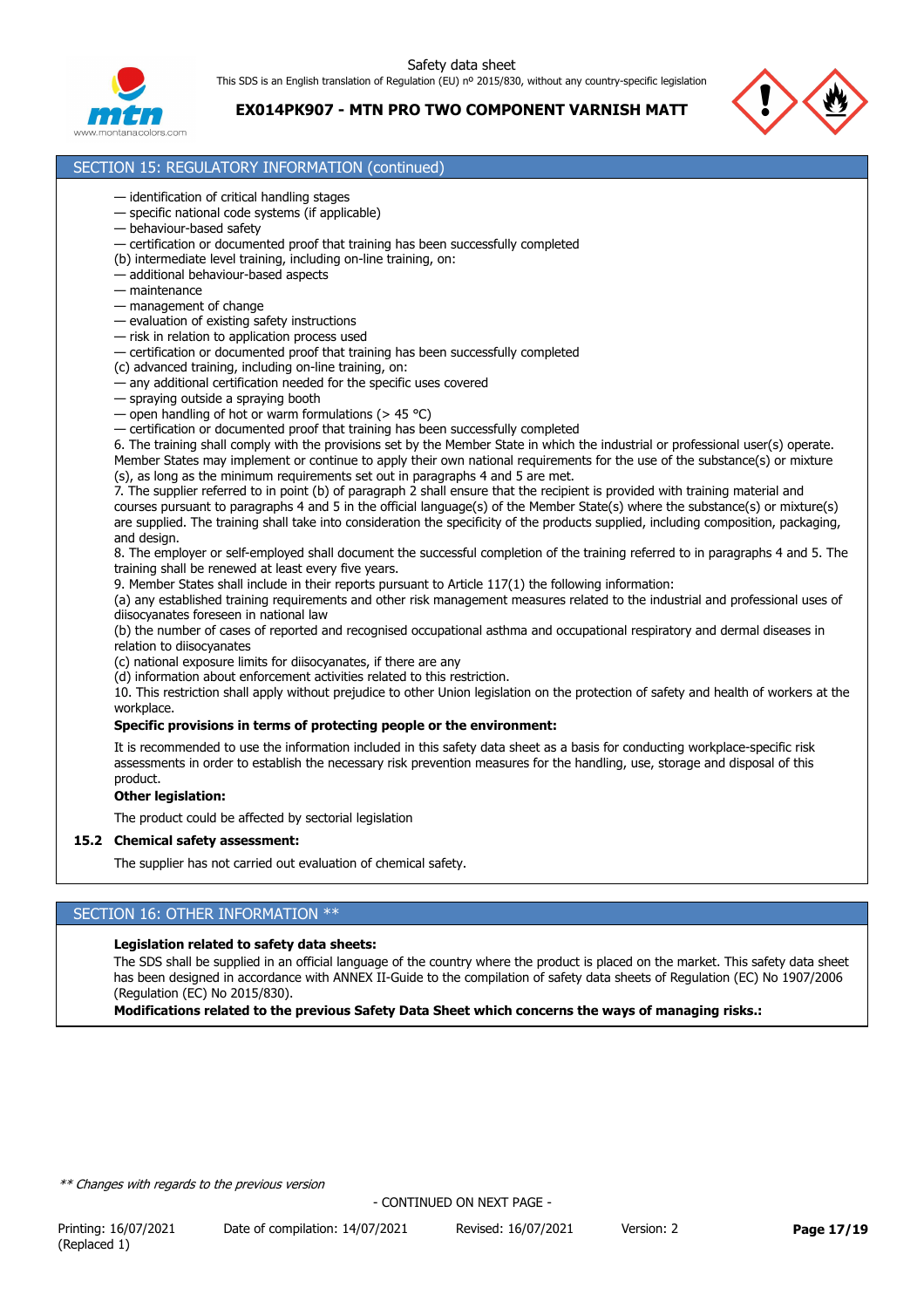



# SECTION 16: OTHER INFORMATION \*\* (continued) COMPOSITION/INFORMATION ON INGREDIENTS (SECTION 3, SECTION 11, SECTION 12): · New declared substances Ethyl acetate (141-78-6) Reaction mass of bis(1,2,2,6,6-pentamethyl-4-piperidyl) sebacate and methyl 1,2,2,6,6-pentamethyl-4-piperidyl sebacate · Removed substances Bis(1,2,2,6,6-pentamethyl-4-piperidyl) sebacate (41556-26-7) Substances that contribute to the classification (SECTION 2): · New declared substances Ethyl acetate (141-78-6) Reaction mass of bis(1,2,2,6,6-pentamethyl-4-piperidyl) sebacate and methyl 1,2,2,6,6-pentamethyl-4-piperidyl sebacate · Removed substances Hexamethylene diisocyanate, oligomers (28182-81-2) CLP Regulation (EC) No 1272/2008 (SECTION 2, SECTION 16): · Hazard statements · Precautionary statements · Substances contained in EUH208: Removed substances Bis(1,2,2,6,6-pentamethyl-4-piperidyl) sebacate (41556-26-7) **Texts of the legislative phrases mentioned in section 2:** H319: Causes serious eye irritation. H336: May cause drowsiness or dizziness. H317: May cause an allergic skin reaction. H412: Harmful to aquatic life with long lasting effects. H229: Pressurised container: May burst if heated. H222: Extremely flammable aerosol. **Texts of the legislative phrases mentioned in section 3:** The phrases indicated do not refer to the product itself; they are present merely for informative purposes and refer to the individual components which appear in section 3 **CLP Regulation (EC) No 1272/2008:** Acute Tox. 4: H312+H332 - Harmful in contact with skin or if inhaled. Acute Tox. 4: H332 - Harmful if inhaled. Aquatic Acute 1: H400 - Very toxic to aquatic life. Aquatic Chronic 1: H410 - Very toxic to aquatic life with long lasting effects. Aquatic Chronic 2: H411 - Toxic to aquatic life with long lasting effects. Asp. Tox. 1: H304 - May be fatal if swallowed and enters airways. Eye Irrit. 2: H319 - Causes serious eye irritation. Flam. Gas 1A: H220 - Extremely flammable gas. Flam. Liq. 2: H225 - Highly flammable liquid and vapour. Flam. Liq. 3: H226 - Flammable liquid and vapour. Muta. 2: H341 - Suspected of causing genetic defects. Press. Gas: H280 - Contains gas under pressure, may explode if heated. Skin Irrit. 2: H315 - Causes skin irritation. Skin Sens. 1: H317 - May cause an allergic skin reaction. Skin Sens. 1A: H317 - May cause an allergic skin reaction. STOT RE 2: H373 - May cause damage to organs through prolonged or repeated exposure (Oral). STOT SE 3: H335 - May cause respiratory irritation. STOT SE 3: H336 - May cause drowsiness or dizziness. **Classification procedure:** Eye Irrit. 2: Calculation method STOT SE 3: Calculation method Skin Sens. 1A: Calculation method Aquatic Chronic 3: Calculation method Aerosol 1: Calculation method Aerosol 1: Calculation method **Advice related to training:** Minimal training is recommended in order to prevent industrial risks for staff using this product and to facilitate their comprehension and interpretation of this safety data sheet, as well as the label on the product. **Principal bibliographical sources:** http://echa.europa.eu http://eur-lex.europa.eu **Abbreviations and acronyms:**

*\*\* Changes with regards to the previous version*